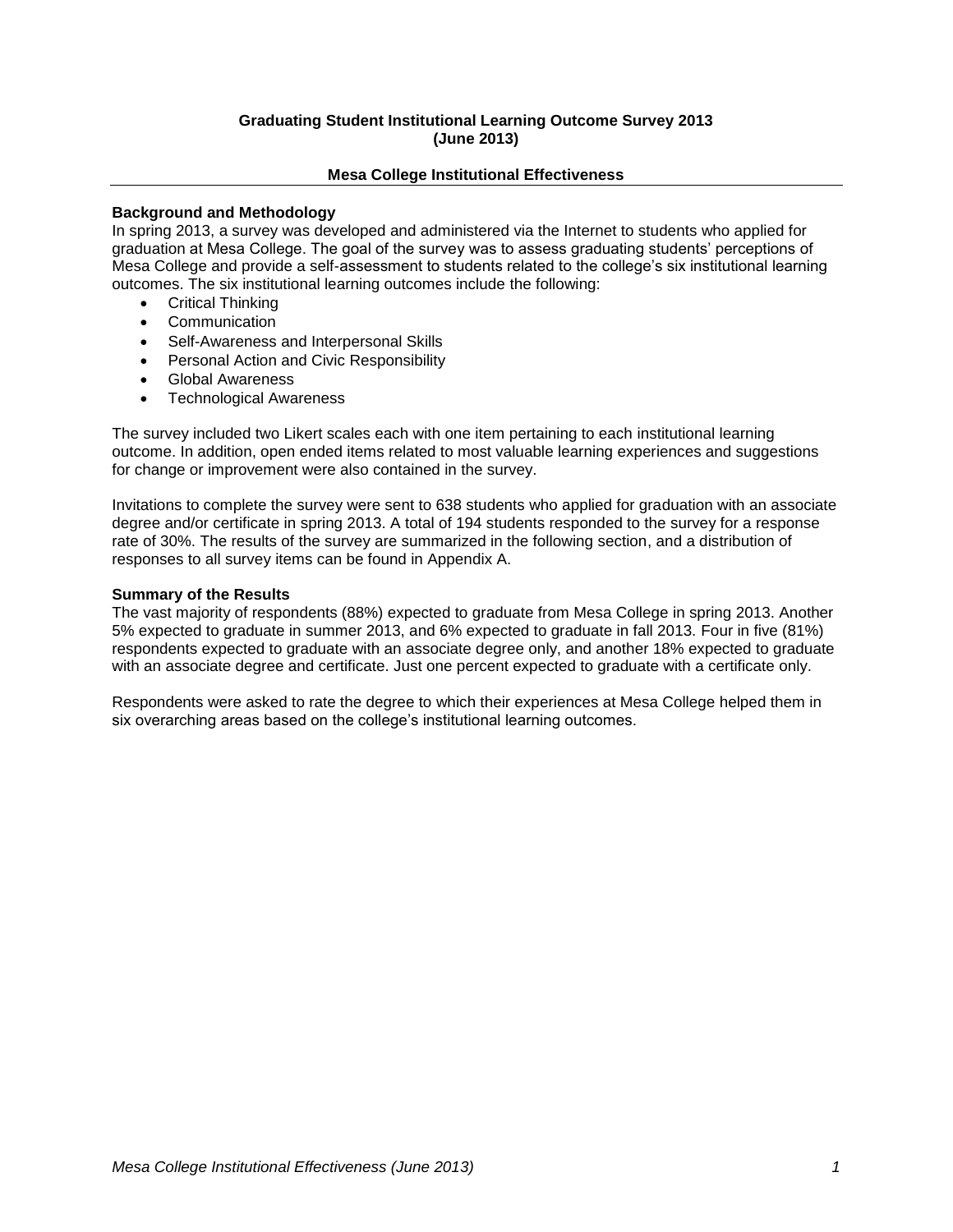# **Critical Thinking Learning Outcome**

The majority (58%) of respondents indicated their experiences as a Mesa College student very much increased their ability to analyze problems, and a slightly lower percentage (52%) said their experiences very much prepared them to develop an argument based on the evidence. Figure 1 illustrates responses to the Critical Thinking institutional learning outcome items.



# *Figure 1.* Student Rating of Critical Thinking Institutional Learning Outcome Achievement

## **Communication Learning Outcome**

Nearly half of all respondents (49%) indicated their experiences as Mesa College students very much prepared them to clearly articulate their thoughts orally, and a similar percentage (48%) said their experiences very much prepared them to articulate their ideas in writing. Figure 2 illustrates student responses to Communication learning outcome items.

*Figure 2.* Student Rating of Communication Institutional Learning Outcome Achievement

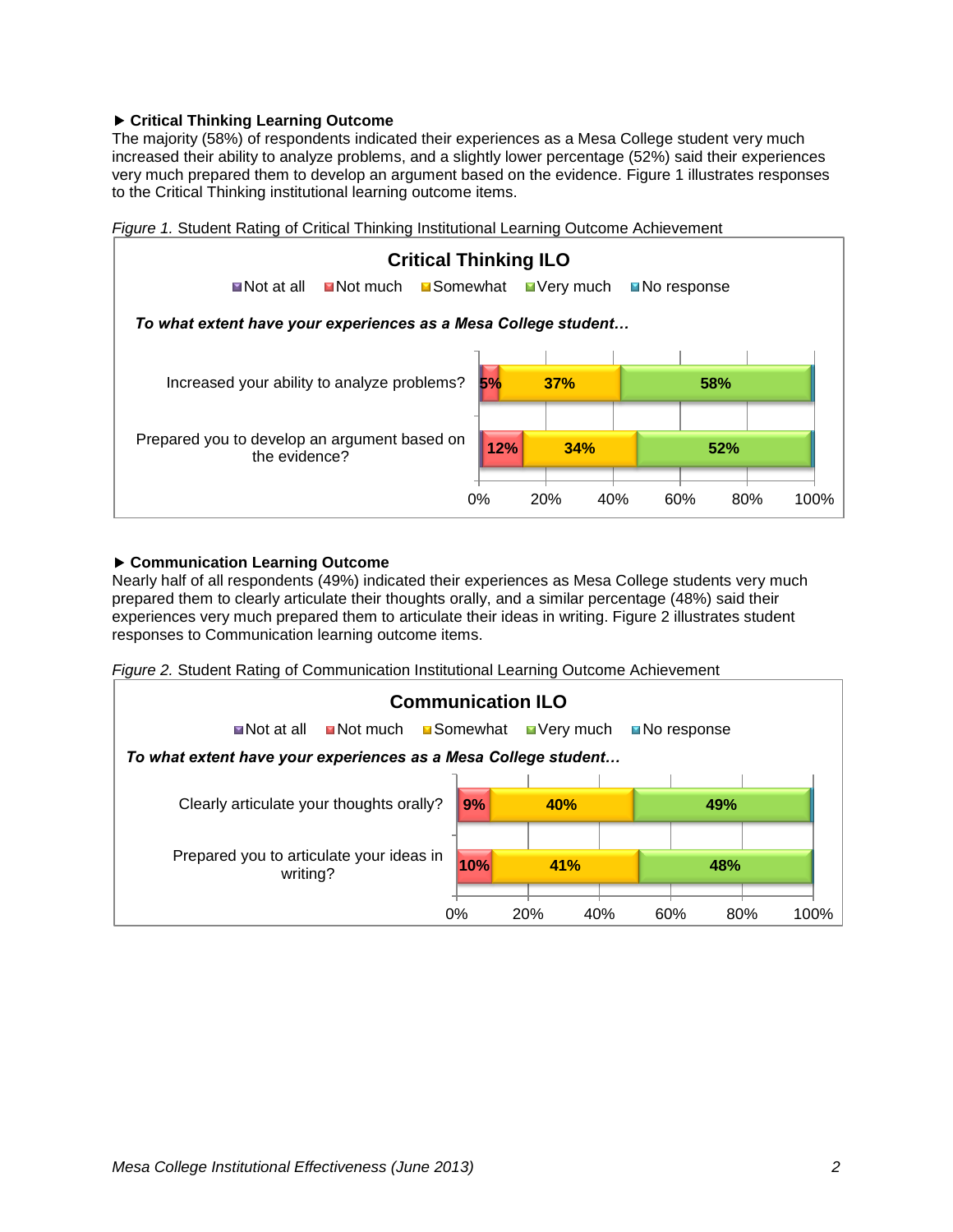# **Self-Awareness and Interpersonal Skills Learning Outcome**

Sixty percent of all respondents indicated their experiences as Mesa College students very much helped them see things from the perspectives of others, and 55% said their experiences helped them work effectively with others in groups.

*Figure 3.* Student Rating of Self-Awareness and Interpersonal Skills Institutional Learning Outcome Achievement



## **Personal Action and Civic Responsibility Learning Outcome**

Over half (55%) of respondents indicated their experiences as Mesa College students very much gave them a better understanding of their roles in society. Similarly, just over half of the respondents (52%) said their experiences at Mesa prepared them to make ethical decisions in complex situations.

*Figure 4.* Student Rating of Personal Action and Civic Responsibility Institutional Learning Outcome

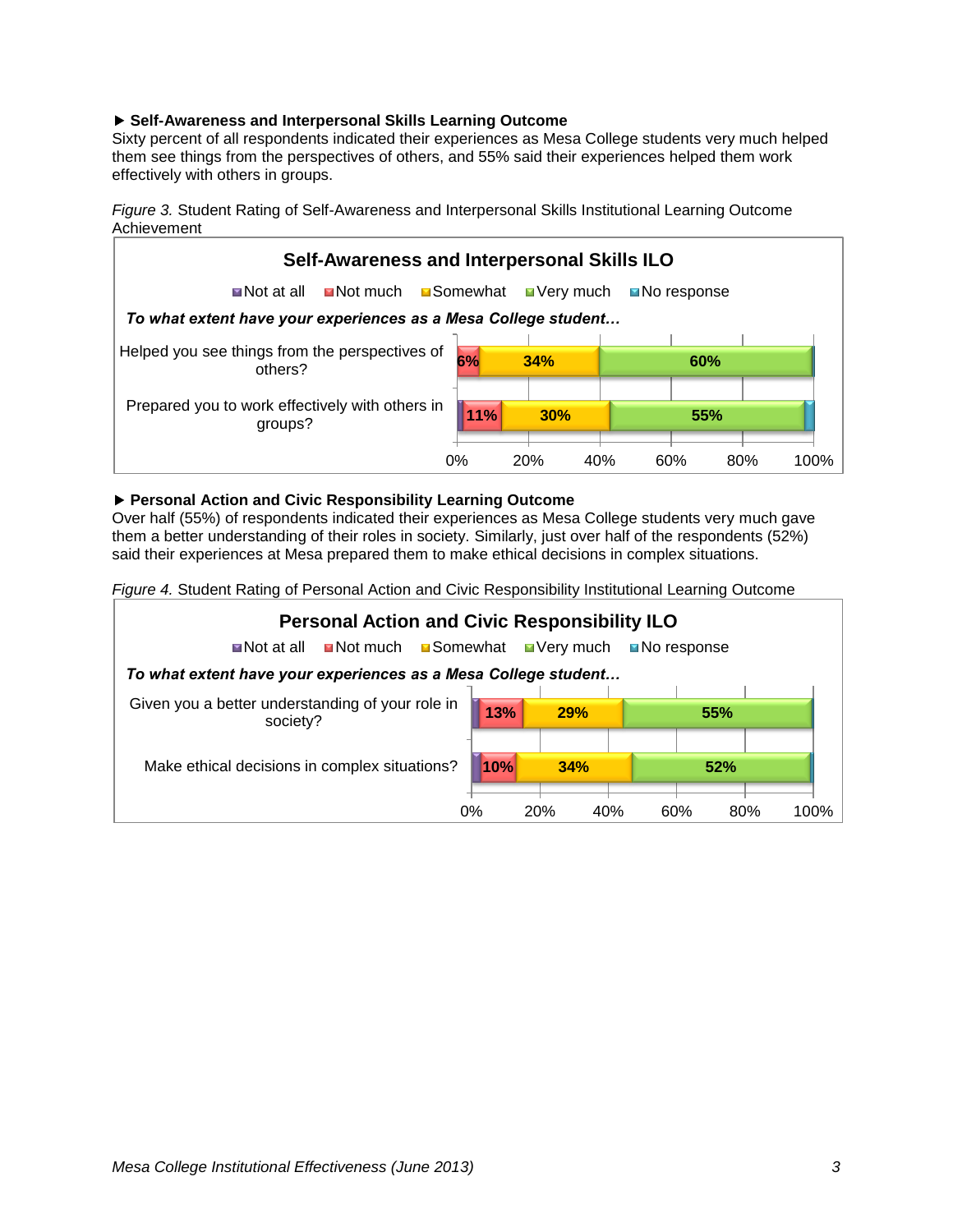# **Global Awareness Learning Outcome**

The majority of respondents (58%) indicated their experiences at Mesa College very much helped them identify differences and similarities of different cultures and environments, but less than half of the respondents (47%) indicated their experiences at Mesa College very much improved their knowledge of global issues.



*Figure 5.* Student Rating of Global Awareness Institutional Learning Outcome Achievement

### **Technological Awareness Learning Outcome**

While the majority of respondents (59%) indicated that their experiences at Mesa College very much helped them use technology to research a topic, just 41% said their experiences at the college very much developed their understanding of technology and technological applications.

*Figure 6.* Student Rating of Technological Awareness Institutional Learning Outcome Assessment



### **Most Important Learning Experiences at the College**

Respondents mentioned several experiences and skills learned during their time at Mesa College. Among the most frequently mentioned experiences and skills were communication (written and general communication skills), positive experiences with the college's faculty, critical thinking skills, time management skills, workforce preparation, and study skills.

### **Recommendations for Change**

When respondents were asked to provide recommendations for changes at the college, a number of respondents said they would not change anything. Among respondents who made suggestions for changes, the most commonly mentioned items were improved on-campus parking, completion of construction projects, more accessible counseling and advising services, reinstatement of summer courses, and consistent academic advising.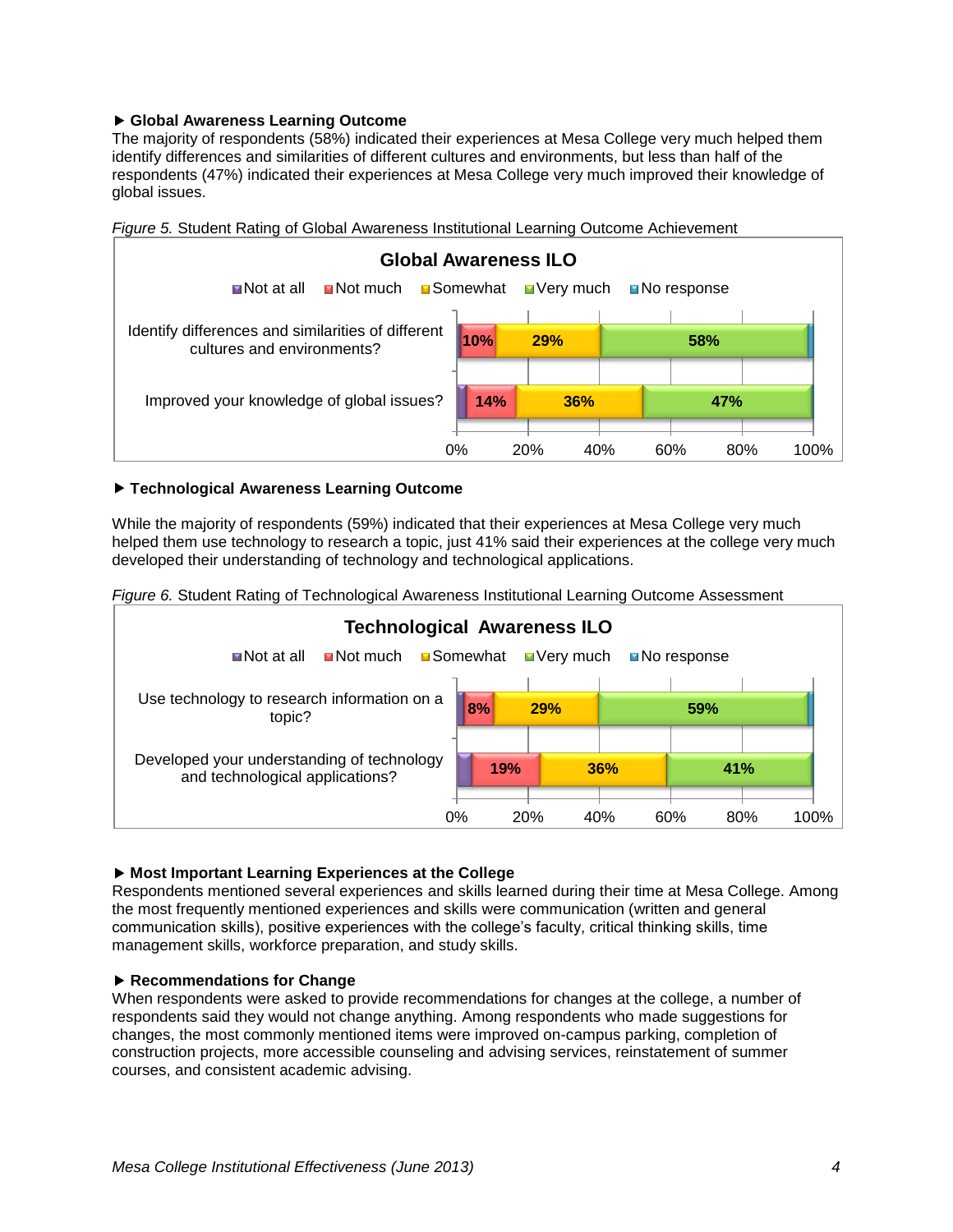### **Conclusions and Recommendations**

In reviewing student responses, the majority perceived that their learning experiences at Mesa College resulted in achievement of most of the Institutional Learning Outcomes (ILOs). Each of the six outcomes was assessed for two components, for a total of twelve criteria. Results indicated that for some ILOs, the students were very secure in both measures (rated as "very much"); these included Self-Awareness and Interpersonal Skills, Critical Thinking, and Personal Actions and Civic Responsibility. Two ILOs, Global Awareness and Technological Awareness, had a discrepancy between the two measures, indicating that they had been met unevenly. One ILO, Communication, was strongly aligned for both measures, but they were slightly below 50%, indicating that that the students did not perceive their achievement as securely as with the rest. However, achievement of learning outcomes in written and oral communication emerged as one of "best learning experiences" at the college in the open ended responses.

Overall, the majority of students indicated that they had significantly achieved the institution's learning outcomes through their experiences at the college. The next largest response was that they had "somewhat" achieved learning in these areas, with very few listing "not much' or "not at all". The results indicate that students perceive they are learning, but to what degree and to what target is unclear. It can be said with confidence that for most of the ILOs, over half of the students perceived that they grew "very much". The question is whether that is satisfactory.

It is recommended that the College engage in dialogue regarding the findings of the survey and decide upon a target of achievement and whether students are meeting the target. This survey is a good first step in establishing an evaluative assessment of student learning upon graduation.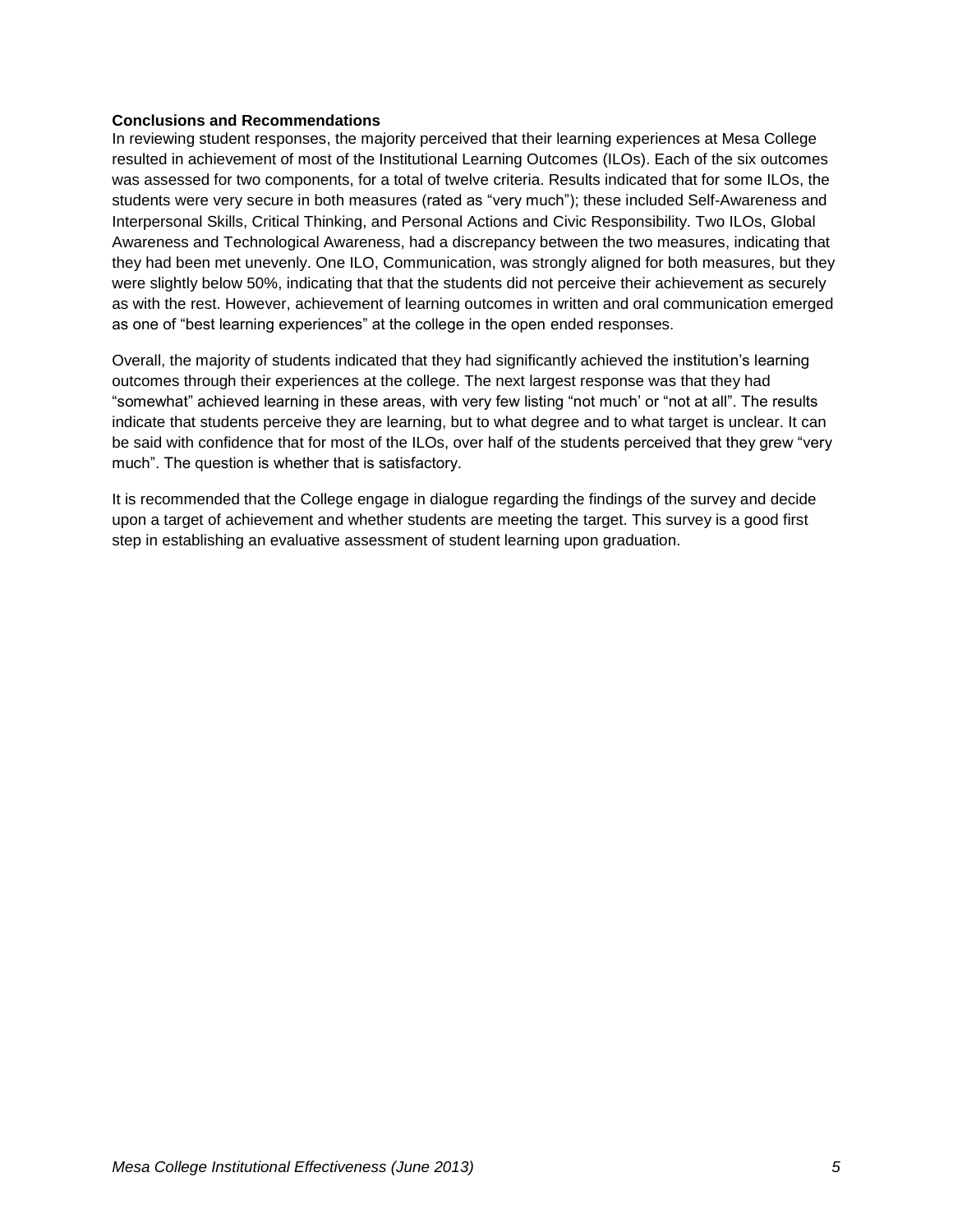## **Appendix A: Graduating Student Institutional Learning Outcome Survey 2013 Distribution of Responses (N=194)**

| Q1. When do you expect to graduate with a degree and/or certificate from |               |                |
|--------------------------------------------------------------------------|---------------|----------------|
| <b>Mesa College?</b>                                                     | <b>Number</b> | <b>Percent</b> |
| Spring 2013                                                              | 170           | 88%            |
| Summer 2013                                                              | 9             | 5%             |
| <b>Fall 2013</b>                                                         | 11            | 6%             |
| Spring 2014                                                              | 3             | 2%             |
| No response                                                              |               | 1%             |
| Total                                                                    | 194           | 100%           |

| Q2. Do you expect to graduate with an associate degree, a certificate, or<br>both? | <b>Number</b> | <b>Percent</b> |
|------------------------------------------------------------------------------------|---------------|----------------|
| Associate degree                                                                   | 157           | 81%            |
| Certificate                                                                        |               | 1%             |
| Both associate degree and certificate                                              | 35            | 18%            |
| No response                                                                        |               | $1\%$          |
| Total                                                                              | 194           | 100%           |

| Q3. To what degree have your experiences as a Mesa College student |               |                |
|--------------------------------------------------------------------|---------------|----------------|
| Q3 1. Increased your ability to analyze problems?                  | <b>Number</b> | <b>Percent</b> |
| Not at all                                                         |               | 1%             |
| Not much                                                           | 9             | 5%             |
| Somewhat                                                           | 71            | 37%            |
| Very much                                                          | 112           | 58%            |
| No response                                                        |               | 1%             |
| Total                                                              | 194           | 100%           |

| Q3_2. Prepared you to articulate your ideas in writing? | <b>Number</b> | <b>Percent</b> |
|---------------------------------------------------------|---------------|----------------|
| Not much                                                | 19            | 10%            |
| Somewhat                                                | 80            | 41%            |
| Very much                                               | 94            | 48%            |
| No response                                             |               | 1%             |
| Total                                                   | 194           | 100%           |

| Q3_3. Helped you see things from the perspectives of others? | <b>Number</b> | <b>Percent</b> |
|--------------------------------------------------------------|---------------|----------------|
| Not much                                                     | 12            | 6%             |
| Somewhat                                                     | 65            | 34%            |
| Verv much                                                    | 116           | 60%            |
| No response                                                  |               | 1%             |
| Total                                                        | 194           | 100%           |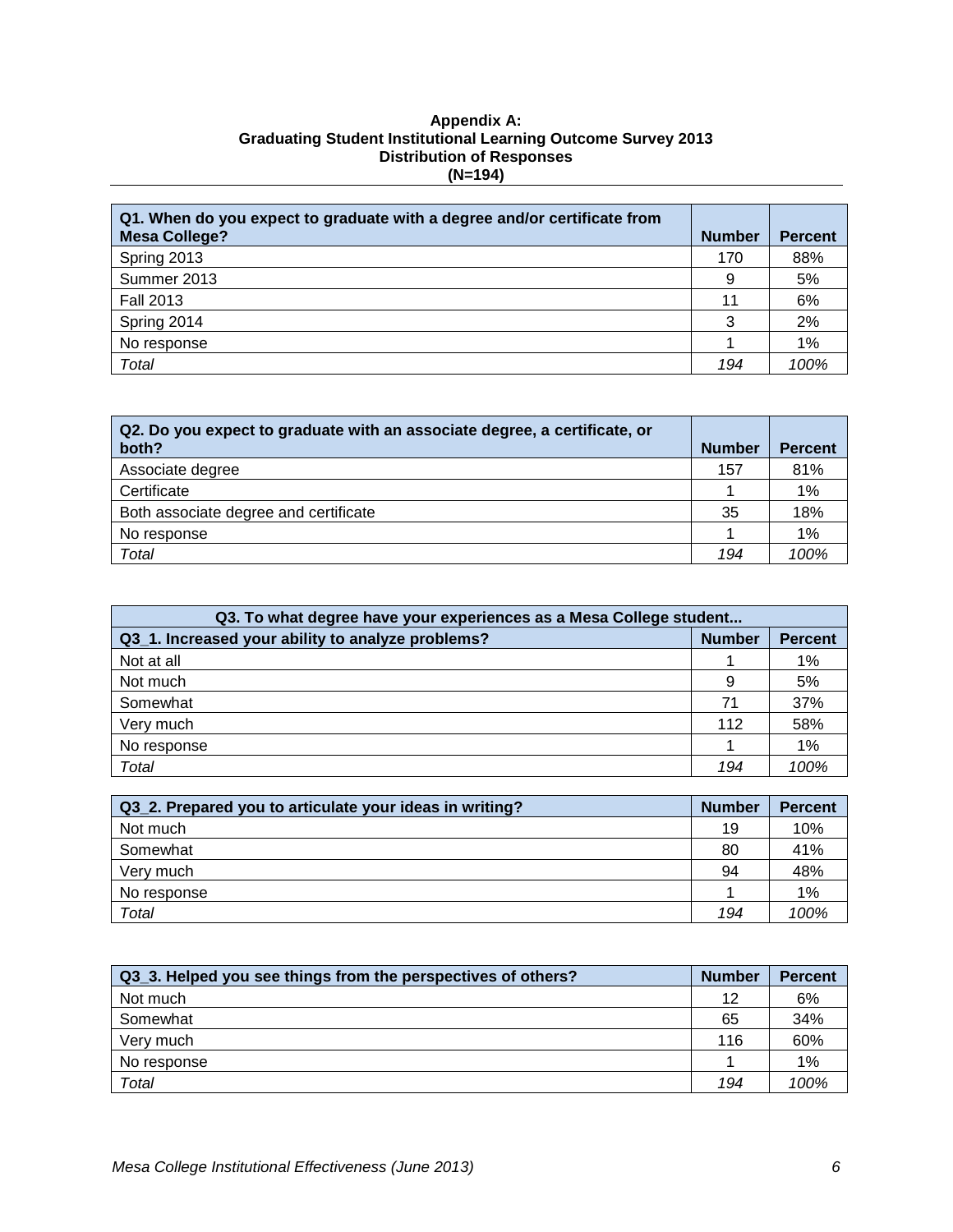| Q3_4. Given you a better understanding of your role in society? | <b>Number</b> | <b>Percent</b> |
|-----------------------------------------------------------------|---------------|----------------|
| Not at all                                                      | 4             | 2%             |
| Not much                                                        | 25            | 13%            |
| Somewhat                                                        | 57            | 29%            |
| Very much                                                       | 107           | 55%            |
| No response                                                     |               | $1\%$          |
| Total                                                           | 194           | 100%           |

| Q3_5. Improved your knowledge of global issues? | <b>Number</b> | <b>Percent</b> |
|-------------------------------------------------|---------------|----------------|
| Not at all                                      | 5             | 3%             |
| Not much                                        | 27            | 14%            |
| Somewhat                                        | 69            | 36%            |
| Very much                                       | 92            | 47%            |
| No response                                     |               | 1%             |
| Total                                           | 194           | 100%           |

| Q3_6. Developed your understanding of technology and technological<br>applications? | <b>Number</b> | <b>Percent</b> |
|-------------------------------------------------------------------------------------|---------------|----------------|
| Not at all                                                                          | 8             | 4%             |
| Not much                                                                            | 37            | 19%            |
| Somewhat                                                                            | 69            | 36%            |
| Very much                                                                           | 79            | 41%            |
| No response                                                                         |               | 1%             |
| Total                                                                               | 194           | 100%           |

| Q4. To what degree have your experiences as a Mesa College student |               |                |
|--------------------------------------------------------------------|---------------|----------------|
| Q4_1. Develop an argument based on the evidence?                   | <b>Number</b> | <b>Percent</b> |
| Not at all                                                         |               | 1%             |
| Not much                                                           | 24            | 12%            |
| Somewhat                                                           | 65            | 34%            |
| Very much                                                          | 101           | 52%            |
| No response                                                        | ⌒             | 1%             |
| Total                                                              | 194           | 100%           |

| Q4 2. Clearly articulate your thoughts orally? | <b>Number</b> | <b>Percent</b> |
|------------------------------------------------|---------------|----------------|
| Not at all                                     |               | 1%             |
| Not much                                       | 17            | 9%             |
| Somewhat                                       | 78            | 40%            |
| Very much                                      | 96            | 49%            |
| No response                                    | 2             | 1%             |
| Total                                          | 194           | 100%           |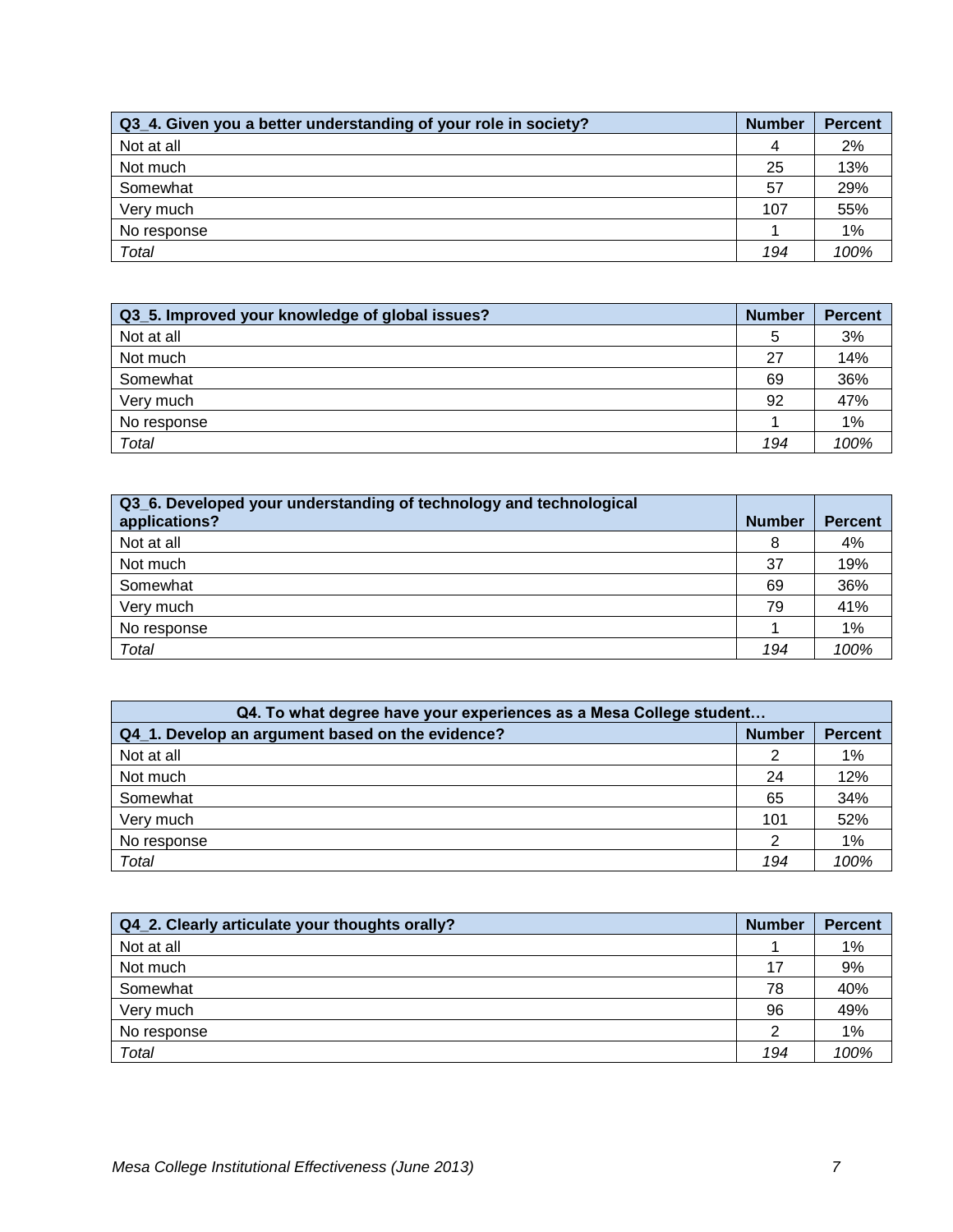| Q4 3. Work effectively with others in groups? | <b>Number</b> | <b>Percent</b> |
|-----------------------------------------------|---------------|----------------|
| Not at all                                    | 3             | 2%             |
| Not much                                      | 21            | 11%            |
| Somewhat                                      | 59            | 30%            |
| Very much                                     | 106           | 55%            |
| No response                                   | 5             | 3%             |
| Total                                         | 194           | 100%           |

| Q4 4. Make ethical decisions in complex situations? | <b>Number</b> | <b>Percent</b> |
|-----------------------------------------------------|---------------|----------------|
| Not at all                                          | 5             | 3%             |
| Not much                                            | 20            | 10%            |
| Somewhat                                            | 66            | 34%            |
| Very much                                           | 101           | 52%            |
| No response                                         | າ             | 1%             |
| Total                                               | 194           | 100%           |

| Q4_5. Identify differences and similarities of different cultures and |               |                |
|-----------------------------------------------------------------------|---------------|----------------|
| environments?                                                         | <b>Number</b> | <b>Percent</b> |
| Not at all                                                            |               | 1%             |
| Not much                                                              | 19            | 10%            |
| Somewhat                                                              | 57            | 29%            |
| Very much                                                             | 113           | 58%            |
| No response                                                           | 3             | 2%             |
| Total                                                                 | 194           | 100%           |

| Q4_6. Use technology to research information on a topic? | <b>Number</b> | <b>Percent</b> |
|----------------------------------------------------------|---------------|----------------|
| Not at all                                               |               | 2%             |
| Not much                                                 | 16            | 8%             |
| Somewhat                                                 | 57            | 29%            |
| Very much                                                | 114           | 59%            |
| No response                                              | 3             | 2%             |
| <b>Total</b>                                             | 194           | 100%           |

| Q5. Overall, how satisfied are you with your experience at Mesa College? | <b>Number</b> | <b>Percent</b> |
|--------------------------------------------------------------------------|---------------|----------------|
| <b>Extremely satisfied</b>                                               | 92            | 47%            |
| Moderately satisfied                                                     | 14            | 7%             |
| Not at all satisfied                                                     |               | 1%             |
| Not very satisfied                                                       | 6             | 3%             |
| Satisfied                                                                | 80            | 41%            |
| No response                                                              |               | 1%             |
| Total                                                                    | 194           | 100%           |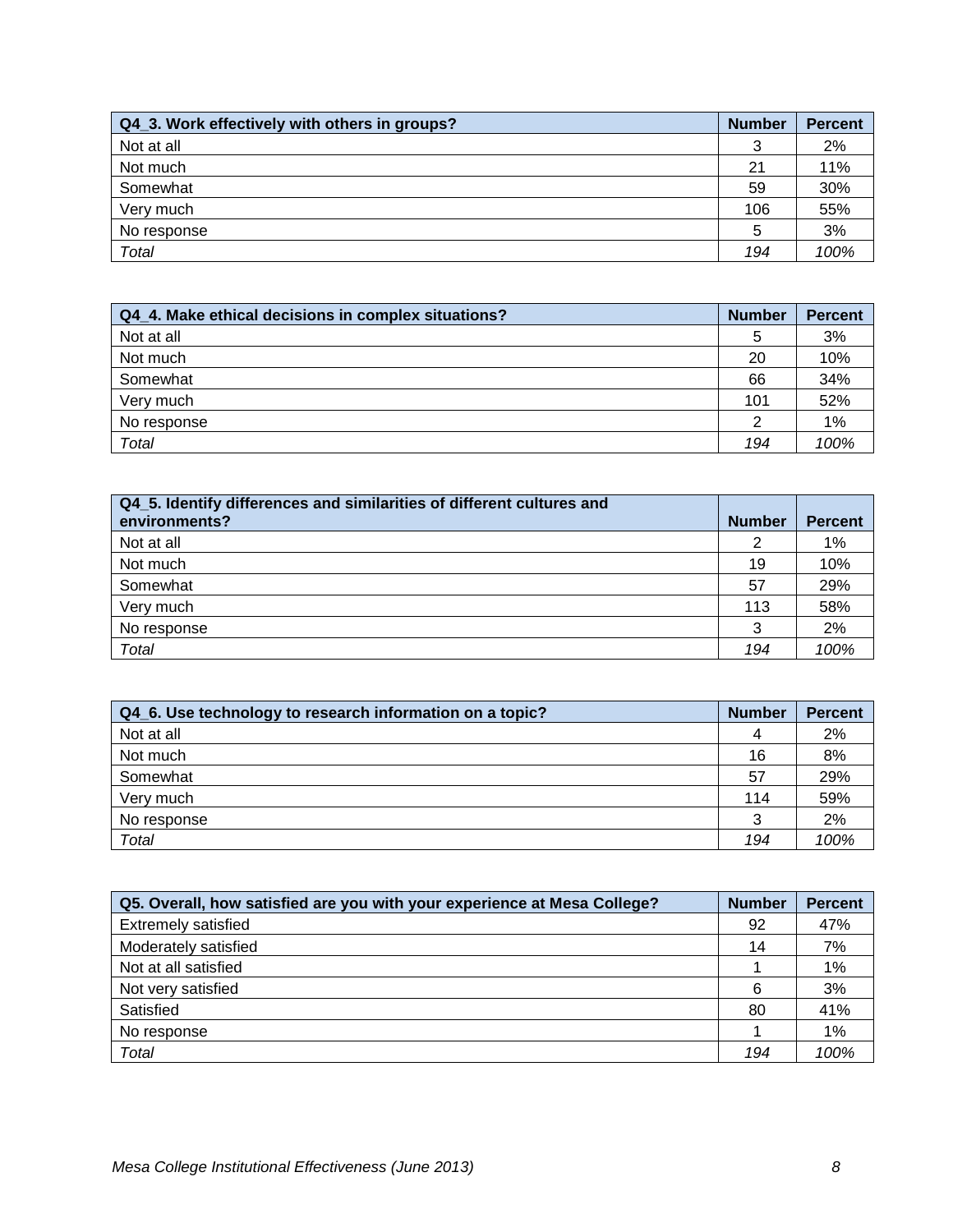#### **Q6. What were the most important things you learned during your experience as a Mesa College student?**

Abundant child development classes that enabled me to better understand my work.

Academically help me to accrue the knowledge necessary to expend my opportunities to work for an institution of my choice. Help me understand all areas of study.

Accounting classes and business class were very important.

After taking a ton of classes over the last 4 years, I have learned to work well with others and the importance of staying organized with time and materials. I also learned to be confident in what I

am learning.

Always come early the first 2 weeks of the semester to find parking!

Always talk to a counselor even if you think you know what you're doing.

Arrive early on the first day of class

As a student at Mesa College one of the most important things that I have learned is how to articulate my thoughts on paper, through research papers and creative writing assignments.

Careers in psychology

Caring faculty.

Clinical rotations and joint mobilizations

College isn't all about the degree you get, it's about the experience and the people you meet that will help get you to where you want to go.

Critical thinking and communication

Culture, writing, and that parking is expensive and hard to come by.

Degree information: veterinary medicine, husbandry. Microbiology, hemotology, radiography. Different cultures

Don't park in handicapped spots unless ur actually handicapped. Otherwise u get charged \$480.

Drive, dedication, perseverance, cultural dynamics, interpersonal communication and interaction, business structure and management, and self confidence.

During my four years at Mesa College I learned that I was in the drivers seat and had to make my own decisions on which way to go. Although I've had plenty of support from Star Trio, the writing center, high tech center and DSPS, easy. Most of Mesa's teachers/ staff faculty are really friendly outgoing and helpful. so you could dive deeper into my understanding I feel that I have become a better knowledgable person as well as student. From all the different classes I have taken I do have to say that I've learned many things that will help me in three areas which consist of my continuing schooling, work, and in society. In addition to this relevent piece of information. When I first started Mesa College I was just like a flower bud now from all these hard working seasons my great accomplishments/ achievements has blossemed into an amazing beautiful flower.

Educational plan, and programs leading to an Associate Degree

English, Researching, oppotunity, gruop work, critical thinking !

Every aspect of my experiences throughout my attendence in Mesa College is of ought most importance. Everything to do with my behavioral stats class and research methods.

Everything was important. My time here was very educational.

Getting a degree does not mean that you will have a job

How to apply myself at school.

how to be a great student, responsibility as a student, the motivation I received from all the faculty and staff, very optimistic and helpful in every aspect of my time here in mesa college.

How to be an RVT in the animal health program.

How to better articulate my thoughts as well as advocate for myself. To promote change through leadership and fight for education now and in the future as a global citizen.

How to cooperate with professor and students.

How to improved my skills

How to interact with and collaborate with groups of students and faculty to attain educational goals and technical skills.

How to look at the world critically

How to pace my workload to meet deadlines.

How to perform medical procedures vital to my desired career in a timely and efficient manner

How to properly analyze data, and come to important conclusions based on statistical evidence.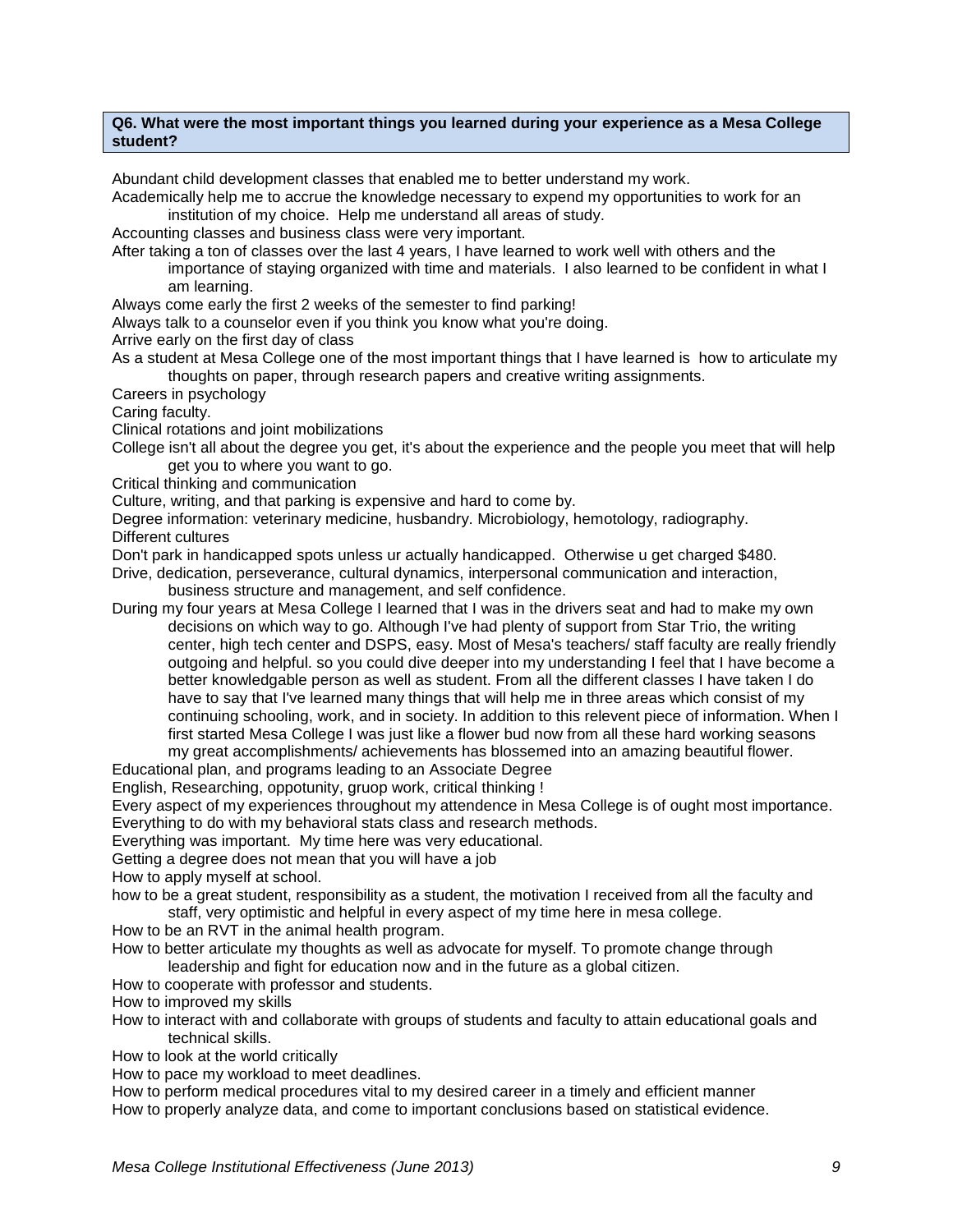How to stay focused on school and how to manage my time

How to think analytically and develop my writing.

How to use my resources such as tutoring, counseling, and instructor support.

How to work with individuals you don't get along with

How to work with others in groups and how to use the resources provided to me via blackboard and other online tools to my advantage for research papers and other projects.

How to write a college paper.

How to write effectively, how to become involved on campus, development of study skills, and that community colleges offer amazing opportunities and education.

HowToSolveThingsOnMyOwn

I found my passion for nursing.

- I grew up. It gave me time to decide what I really wanted to do in my life. This institution as well as Miramar and Miracosta are the most fantastic institutions in this country. From the transfer centers to the professors, I was extremely pleased. Thank YOU!
- i had a couple good professors that made the experience memerable.
- I had a variety of experiences as Mesa College. I, of course, leanred much knowledge from lectures, and also gained how to manage time, work, and priority.
- I have come along way. I never thought in million years that I will come this far with schooling. College has been an extraordinary and an amazing experience for me. It has changed my life. It's amazing how much I have learned. College life tremendous. Mesa College prepared me to be confident and to believe in myself that I can really accomplish something in life. I know now that there is nothing to be afraid of in life and I believe that I can really accomplish and succeed, but I couldn't have done it without Mesa College and the wonderful professors. My dream and my goal is to get a Bachelor's Degree as I continue my education and transfer to SDSU I am confident that I will make it. Thank you to my wonderful professors at Mesa. I will miss Mesa so much.

I have found CISC 181 to be very helpful. I'm glad it was a required course for my major. I have learned about the many opportunities awaiting those who complete a college degree.

- I have learned to manage a schedule and to know how big of a load one can handle. I have also learned how failing a test does not mean that it's the end of your grade. Learning to fail is what I thought was the most important because in life pathway is perfect and failure is common, but the most important thing is that one is able to get back up on one's feet and return to change what failed.
- I have to be very proactive in my education. I have to figure out how the education system works and follow through. Even if I leave a message I may not get a return call/e-mail.
- I improved my overall knowledge and my skills in English.
- I learned a lot in Mesa College. I think the most important thing is that I learn a lot of writing skills in English 101. It is a must take class. In addition, I learned a lot of math and physics. Those classes help me to be success in the future.
- I learned about how important it is to schedule time to study and study a lot to get good grades. My communications skill got better.
- I learned great study methods and communication skills.
- I learned how important it is to rely on myself in order to get things done effectively.
- I learned how to be a better, more engaged student. I have gained tools to help me succeed and be the best that I can be.
- I learned how to be a successful student at Mesa; how to appropriately interact with teachers to gain the best education possible as well as understand with greater detail the perspectives of others and explore the possibilities and validity of others opinions.
- I learned how to communicate better and I learned how valuable my education is and how amazing it is to have the opportunity to go to school.
- I learned how to do research, how to write essays, and how to get involved in the community.
- I learned I can be anything I put my mind to be and networking is a very important tool.
- I learned if you really want something to work hard to achieve it. I did this to gain acceptance to San Diego State.
- I learned more about global issues that have effected my outlook on life. I also learned how to write a good argument/persuasive essay, as well as how to prepare and give a strong speech.
- I learned of the diversity of students, from those serious about their chosen vocation, to those who literally have just left high school, and do not have a clear direction in which to head.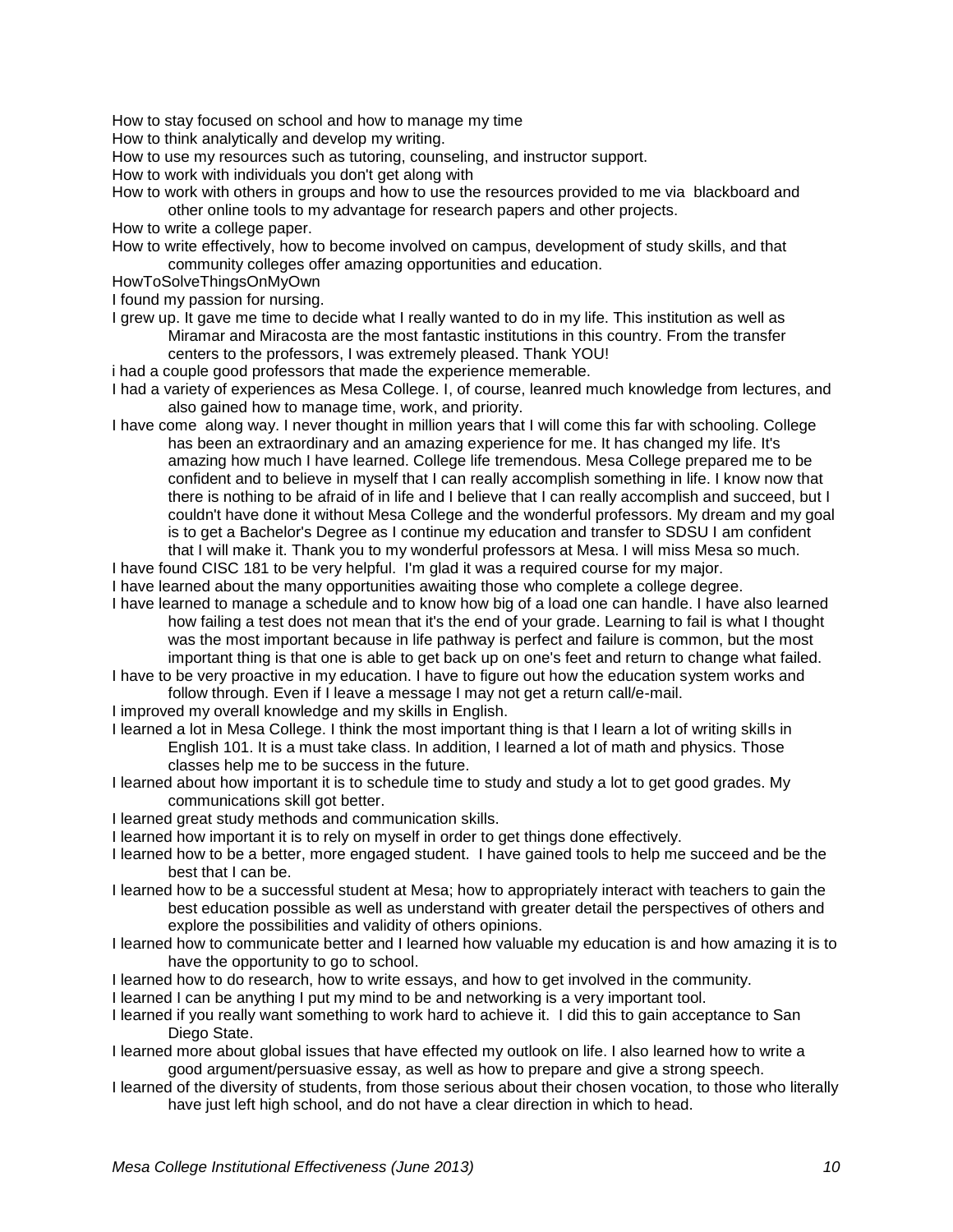I learned persistence.

- I learned that group projects are the hardest things to control for when there are more than 2 individuals in your group. i also learned that critical thinking is very much used in the real world and without it you may not get ahead or very far in life
- I learned that I like to learn.
- I learned that my passion was fitness and nutrition. I learned great study habits and had many amazing professors.
- I learned that there are people from all walks of life in school here to accomplish the same goalsl. You don't need to be a certain age or follow a certain 4 year plan, you just need to work hard wherever you are and and enjoy what you do.
- I learned to become more independent and responsible when it comes to my academic future.
- I learned to listen to different perspectives that people have about controversial issues. I also learned how to use evidence that was given to me, to make my own ethical conclusions about situations. \*\*\*\*
	- is a great professor. I also enjoyed about health with professor \*\*\*\* and have used the information from that class very frequently, which has given it its value.

I learned who I am and what I really wanted to do for the rest of my life.

- I really enjoyed most of the classes that I took. My favorite course was Cultural Anthropology, I learned a great deal about other culters and got to live vicariously through our professor who has spent years traveling the globe.
- I studied a wide variety of subjects at Mesa, however the most influential one's were involving Psychology and Philosophy. These courses often allowed an environment in which you could see beyond your own reasoning and into that of others. They gave you a better understanding of the world around you.
- I think the most important things I learned during my experience at Mesa College were things about myself. Taking challenging classes and experiencing new ideas opened my eyes and I've been able to change my way of thinking.
- Instructors and professor spoke about topic that was on the current news and relate it to the class, or express them. For examples, in Biology, talk about finding an allele in a human to find if there's a possible chance of having cancer.
- Its not about the name on top of the degree its what you learned while earning that degree. It's okay not to kill yourself trying. It's okay to mess up. Things are going to work themselves out.
- I've learned leadership in one of the Mesa Clubs by participating as an officer and going to conferences that this club was organizing and participating in. I've learned English better since it's not my first language.
- I've learned that there is very drastic differences between societies and cultures. we have all evolved to become too smart and are starting to consume and pollute the environment we live in.
- Learning to articulate myself and use my resources effectively.
- Lister, learn and appreciate everything and everyone

Most important thing I have learned is that school counselors should be given more credit then more-so; teachers. The true guidance lies in the hands of counselors who are willing to go above and

beyond in order to guarantee that your educational goals are met. Thank you \*\*\*\*!

My pre major courses.

N/A

Office is terrible to deal with.

- One of the most important things that I have learned being a Mesa College Student is that there is a strong need for dedication. Whether it be attending a traditional class or online course, the professors are very eager to help in any way possible, but also by encouraging and giving feedback to personal needs in regards to education and learning abilities. I feel that each professor that I had really took the time to make sure that the curriculum was thorough and provide each student with not only the general knowledge, but specifics as well. All of them were very prompt in addressing issues and assisted in pointing me in the right direction to attain the goals I had set for myself.
- One of the most important things that I learned through Mesa College is that there is always a path to get where you want to be, the trouble is finding it. The faculty at Mesa College provide exceptional support and guidance in finding these avenues.

over all, it was very amazing school to be in.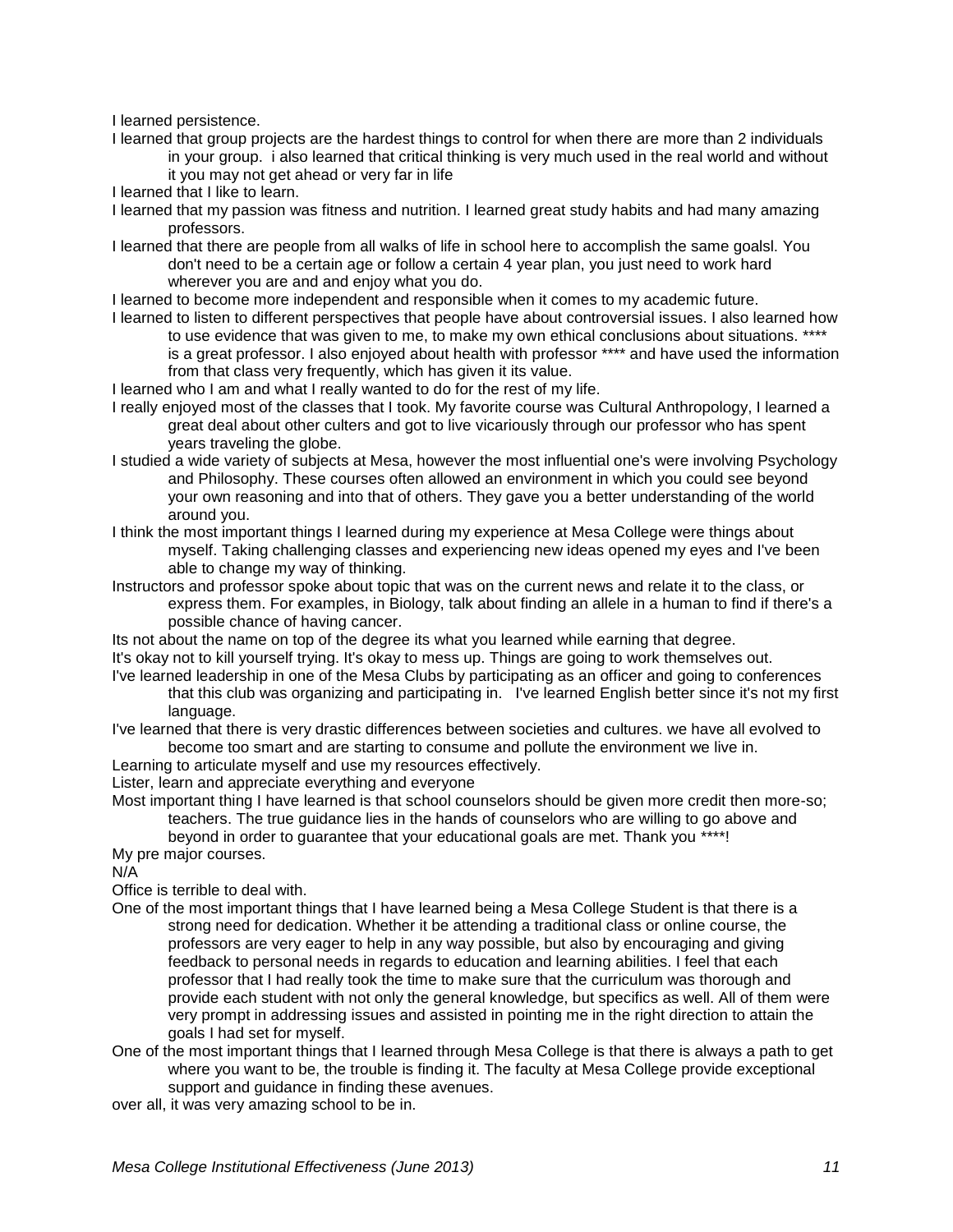Patience and appreciation of differences in opinions.

Priority between academic and non academic life Understanding the thinking of others from diverse ages and backgrounds

Professors at Mesa College are very friendly and helpful

Schools is all about hard work and ethics, professors may not be your friends but they are there to teach self motivation

Skill development

Some of the most important things I learned at Mesa were to become a better critical thinker, to analyze local and global issues, and how to improve my study ethics.

- That community college is not designed for working adults. It's really meant for people ages 18-26 who are dependent students in terms of financial aid.
- That \*\*\*\* is the BEST thing to ever happen to this school!!! That the Counseling Dept. and the Financial Aid Dept. DO NOT respect the fact that PAYING students are the reason they are here. Miramar College has current, active students as their Financial Aid reps. \*\*\*\* is the wonderfully kind advisor. We have \*\*\*\*, and a bunch of middle-aged people that act like they are doing you a favor by even looking your way!!! I have written to Financial Aid at Mesa for almost six weeks trying to resolve an issue they have with my information, I have called and left a message with \*\*\*\*- it is very obvious they DO NOT Care! They don't write back, they don't call back!!! The Counseling Dept. is another complete JOKE!!! They do not respect the students, the \*\*\*\* lady at the counter is completely professional. The rest of the staff looks the other way also when you show up!! When you ask about an ed plan, you are told to make an appointment, then you are told an appointment is only set a week in advance, so you call first thing in the morning a week early, only to be told the appointments are all full already. You need to make the students the priority!! If the Ed Plan quite often is what the student is asking for, why not have somebody just deal with Ed Plans? We voted for Prop 30 for our schools-the budget is no reason to have inadequate Counselors. I have written to the Chancellor about my counseling experience, she kindly passed my contact info along to \*\*\*\*. \*\*\*\* wrote me back in very professional language explaining-she DID NOT care either. I had an issue with Professor \*\*\*\* locking me and several other students out of the class. \*\*\*\* also made fun of my comments in class and belittled me, I wrote to \*\*\*\*. She made me go confront \*\*\*\* alone before she would talk to him-He still has a job here teaching, which tells me he was prepared with answers to defend himself. Why not bring ME, \*\*\*\*, and \*\*\*\* together to resolve \*\*\*\*'s infractions on the Student Conduct Code. \*\*\*\* never replied to let me know the results of her disciplining \*\*\*\*-obviously she didn't discipline \*\*\*\*. \*\*\*\* is mean and rude to his students-just ask them they'll tell you.

That History is a process, not an event.

That if you wish to achieve your goals in a certain time period you must work harder than the average student. Also how to parallel park superbly.

That it isn't a race to get your AA, slow and steady wins the race!

That it never too late to learn something new.

That no matter how long it takes for you to reach your goal, Mesa College is there to help you out. That this college is a joke. I can not believe how this school operates in its events and hiring of

professors. The event "Tents of Tolerance" is the biggest waste of time and should relly be called "tents of hate" because of the way it portrays our country and our military. The fact that you allowed the such an inept look at American history that maliciously attacks an old view in society as if it is what we are like today, the misconception you allow push at students of Border patrol agents in the field, just honestly shows what how biased and uninformed Mesa College is. You guys lose all credit when you have a joke of a school paper that only presents one side on current issues, and quotes Karl Marx as if he is a noble educator and his input triumps over any argument. Not only that but you hire teachers that are so far left, instead of teaching, they use the classroom as a place to give the agenda of socialism is the only answer for the world and how evil America is. (\*\*\*\*, \*\*\*\*) The fact that any right sided teacher has to keep his political identity a secret so he does not lose his job is absolutely ridiculous. I have had only a few really good teachers who teach without bias and actually care about students learning. (\*\*\*\*,\*\*\*\*, \*\*\*\*-Italian). The political science department her is a joke because of \*\*\*\*and \*\*\*\*, who could obviously care less about teaching, but at least \*\*\*\* teaches the way lessons should be taught. He provides the information and theories and teaches about them, but in no way trys to steer you in any direction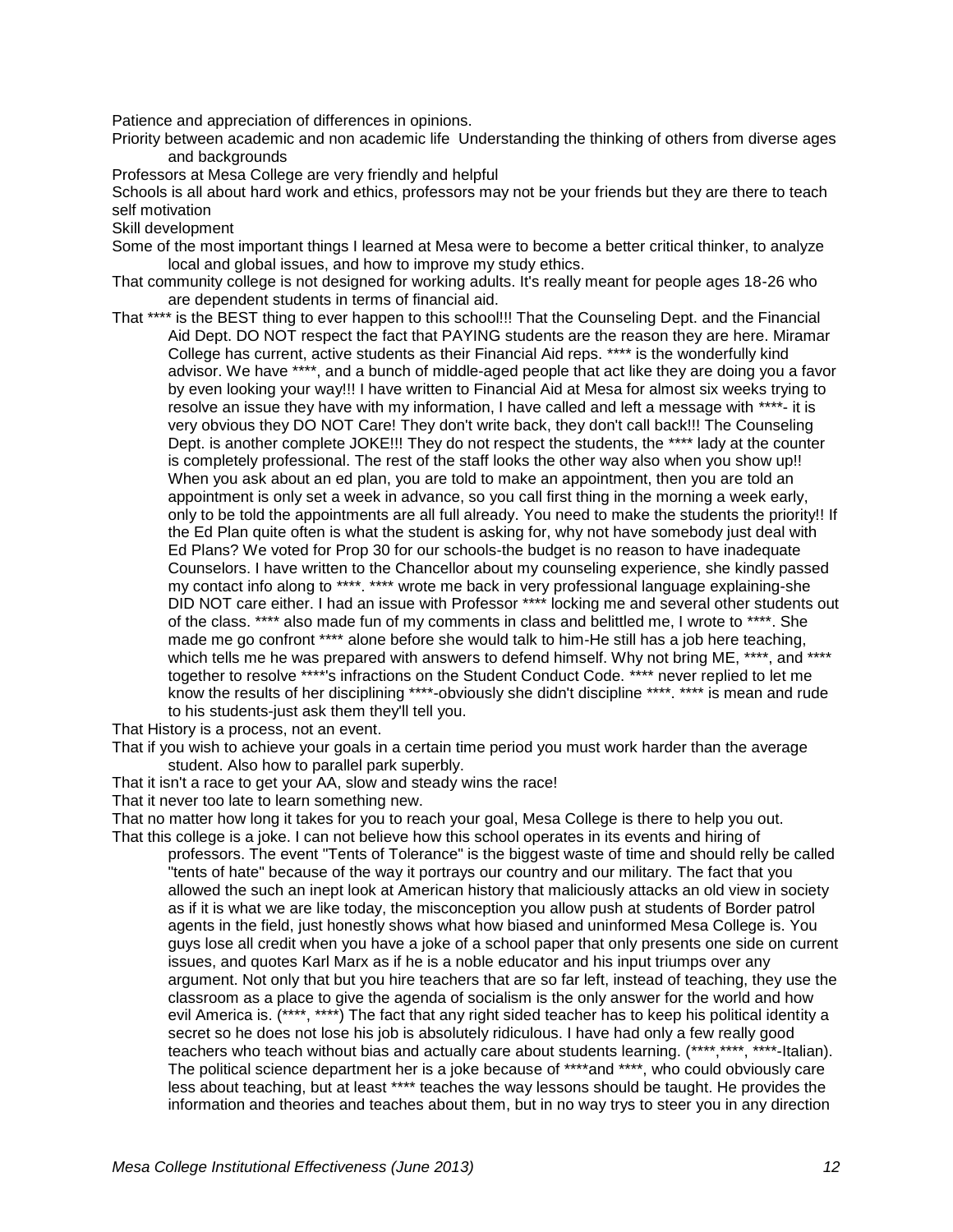and allows you to make up your own mind about politics, and he doesnt bash one side as stupid and rascist. Every department here uses their field of study to set an agenda.

- That your never to old to go back to school and that learning is power. Going back to school made me feel powerful. I learned to control my learning experience by being present.
- he courses I took at Mesa College were online with the exception of one. The courses taught me to organize my work so that all work was completed on time. Do additional searching on topics related to the coursework to better understand material. Develop good study habits.

The importance of good communication skills, critical thinking, and very importantly about leadership. The importance of working hard to achieve my educational goals.

The information I obtained in my science classes.

The most important thing I learned during my time at Mesa is to be persistant.

- The most important thing that I learned as a Mesa College Student was that "you have to ask for help always".
- The most important things I learned as a student at Mesa College was to make sure to read and stay updated on homework assignments. I found that as long as homework assignments were due I stayed up to date in that class.

The most important things I learned at Mesa are culinary basic skills that ready me for outside work. The most important things I learned during my experience as a Mesa college student was making sure

- that I attended every class and not give up when things became challenging. All my professors push me to my limit, however it help me achieve my goals.
- The most important things I've learned as a Mesa College student are how to do research, be a team player, and to be confident in myself.
- The most important things that I learn as a mesa college student came from my sociology class because it shows how society works and how life is in reality.
- The pta program should be at the bachelors level.

The resources made available to a student who may need assistance with tutoring or disability services. the science classes were very good and I feel I got a real college experinece in this classes.

- The things I learned ABOUT the classroom, rather than IN the classroom... I learned that I don't always agree with what is being discussed or how it is being presented, but there comes a point of RESPECT and really trying to understand the other person's viewpoint. I feel like I learned how "real life" conversations will go in work environments. One of my absolute favorite things at Mesa was in Prof. \*\*\*\*'s field work psychology class where it was like this thing that I "dreamed" about doing suddenly became reality and there were stepping stones. It was no longer about having to suffer through a class in order to "be something" later on, but instead you got a little taste of different opportunities. I loved that and became so much more aware to places I had never even considered volunteering at around San Diego.
- There is just a lot of teaching provided and I am there to learn as much as I can, but to actually obtain the understanding and experience is through my own time and effort.

Things related to my occupation - construction industry

Time management, hard work gets you where you want to be

- Time management, having multiple projects due at the same time and working full time is a struggle, but definitely worth it. Also, working with technology to improve quality and speed. Being taught by people who are working in the profession I'm training for is also a huge advantage.
- To always make the effort to ask for help from my classmates and professors if I do not understand a concept or anything covered in class or homework; to make study groups for each class and take the time to study with these groups, rather than try and study on my own without getting anywhere; to give everyone the benefit of doubt before judging them; and to walk away from a situation when it becomes more than I can handle or I choose not to provoke the situation and make it worse than it already is.

To be open minded

- To be organized and well-informed about important information regarding my education. Double-check information provided by my college.
- To manage my time more effectively
- To not be afraid to talk to my professor, in fact it is what helped me succeed the most, creating a strong relationship with my professors.
- To take things at my own pace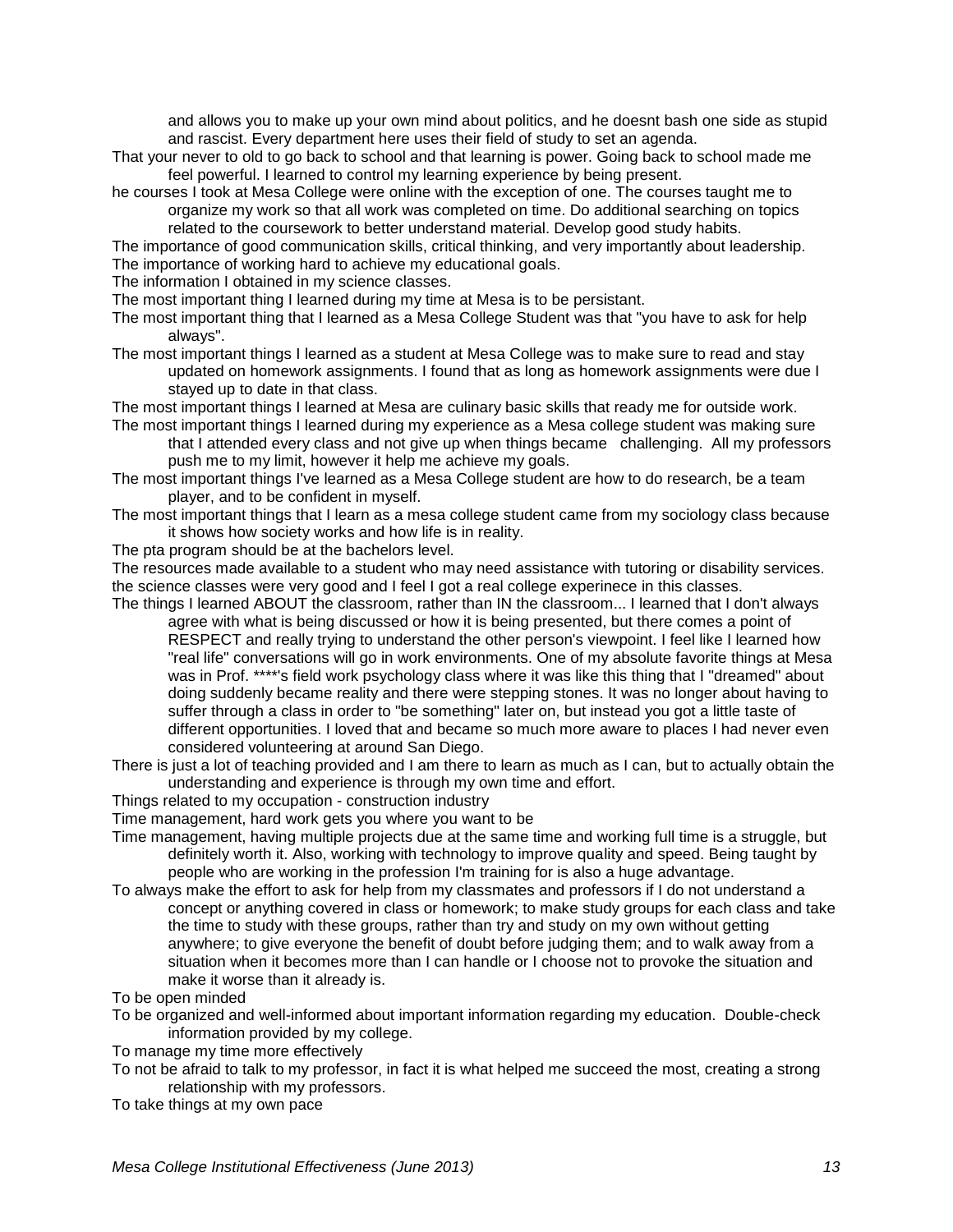too many things, i could not list out.

What I want to do in my life.

Work hard and play later

Work hard, stay determined and motivated, don't slack off, and appreciate your education.

Working with others in a group as well as learning different teaching and learning styles

-Write a paper efficiently. -Be more social. -Learn to prioritize time.

Writing skills and being objective

You are responsbile for everything you do and learn. You are your own advocate, teacher, counselor and tutor. Nobody is gonna help you or remind you of things, its all on your shoulders.

No response (53)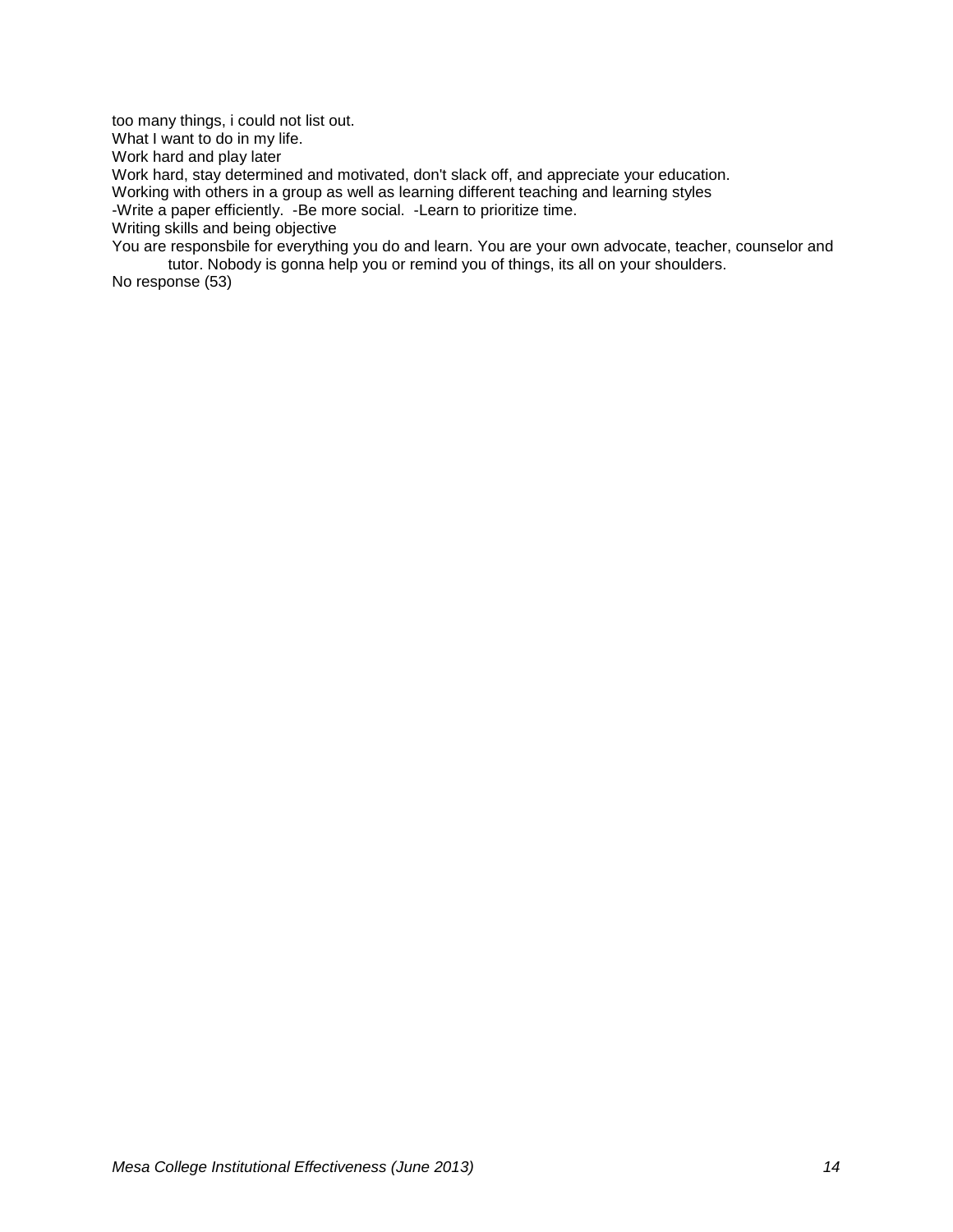### **Q7. What could Mesa College have done to improve your learning experience?**

 admin and records is more of a pain then other schools i have attended. i presume budget issues is the main culprit.

All that I have experience at Mesa College has been helpful and rewarding. I don't see any improve necessary.

As an evening student, to have more evening class options since I work full time during the day. Additionally, open up closer staff parking to evening students. There are way too many teacher and staff parking spots than there are teachers in the eve

At the moment I do not have any suggestions as to how Mesa College could have improved my learning experience during my time at the school. I believe I have had a very good learning experience at Mesa.

Been better at leading students in the right directions with their degrees

Better organization of offices, better classrooms--all things that will be available once construction is done.

Better parking.

Better student orientation

Construction throughout the years was a pain.

construction, organization and more availablility of office hours for all facility, including the library. Create many opportunities for employement

Desks in the allied health building to study before class

Do whatever it takes to change the degree for pta program to a bachelors.

- Does the admin here even know what a student looks like close-up? You're not just here to use the schools resources for your ability to make a paycheck. Professor \*\*\*\* is teaching us as a FACT there were six black U.S. presidents. \*\*\*\* at Miramar needs to be taken to court over his comments. An Asian girl asked what "gratuity" means. He told her, (directly quoted) "It is what you will make working El Cajon Blvd tonight after class." This man has a background in stand up comedy-a classroom isn't a nightclub!! Why do people in the admin use our school resource to go on trips? There is a lot of money coming to this school, but EVERY service to the student is limited while there are lots of visible catered admin functions/activities. If you wanna hear morejust call \*\*\*-\*\*\* \*\*\*\*, \*\*\*\*,
- Email is not the most efficient way of contacting graduating transfer students who have applied for an evaluation but was assigned the wrong major. Calling students on their cell phones or house numbers would greatly reduce the lack of clarity given to transfer students during the graduation process and it would save many denied CSU transfer students heartbreak who have been misinformed by their counselors about the TAG program. Also send emails about the TAG program to all students, regardless if they have decided to transfer during their first semester. Awareness and transparency during LONG-TERM educational plan counseling of the transfer degree (AA-T/AS-T) will reduce difficulties in the graduation process, and it would help/guarantee Mesa students who are preparing to transfer to CSU campuses.

Encourage students more strongly to come up with a 4year plan during their FIRST semester. I could have saved myself plenty of credits had I done so.

Everything has been great

foster more of an atmosphere. this school is tense. Counselors dont have answers to transfer questions. Free food.

Giving me the tools to learn and very good teachers

Glad you asked! We got a brand new Student Services building which is ugly as sin and is the same color as numerous kitchen appliances I had back in the 1970s. The new building replaced a building that was approximately 20 years old (according to one of Mesa's professors) and not in need of replacement... and the same is about to happen with the new science building replacing the existing science buildings (which also don't need replacement). Why did I point out the new buildings, you wonder? Well in the District's rush to acquire and blow a bunch of money on unnecessary buildings, SDCCD ignored the single greatest piece of failing infrastructure on the campus: PARKING. I bought a parking pass every semester and could generally only use it at the very beginning or end of the day. For day classes, I usually parked two miles off campus and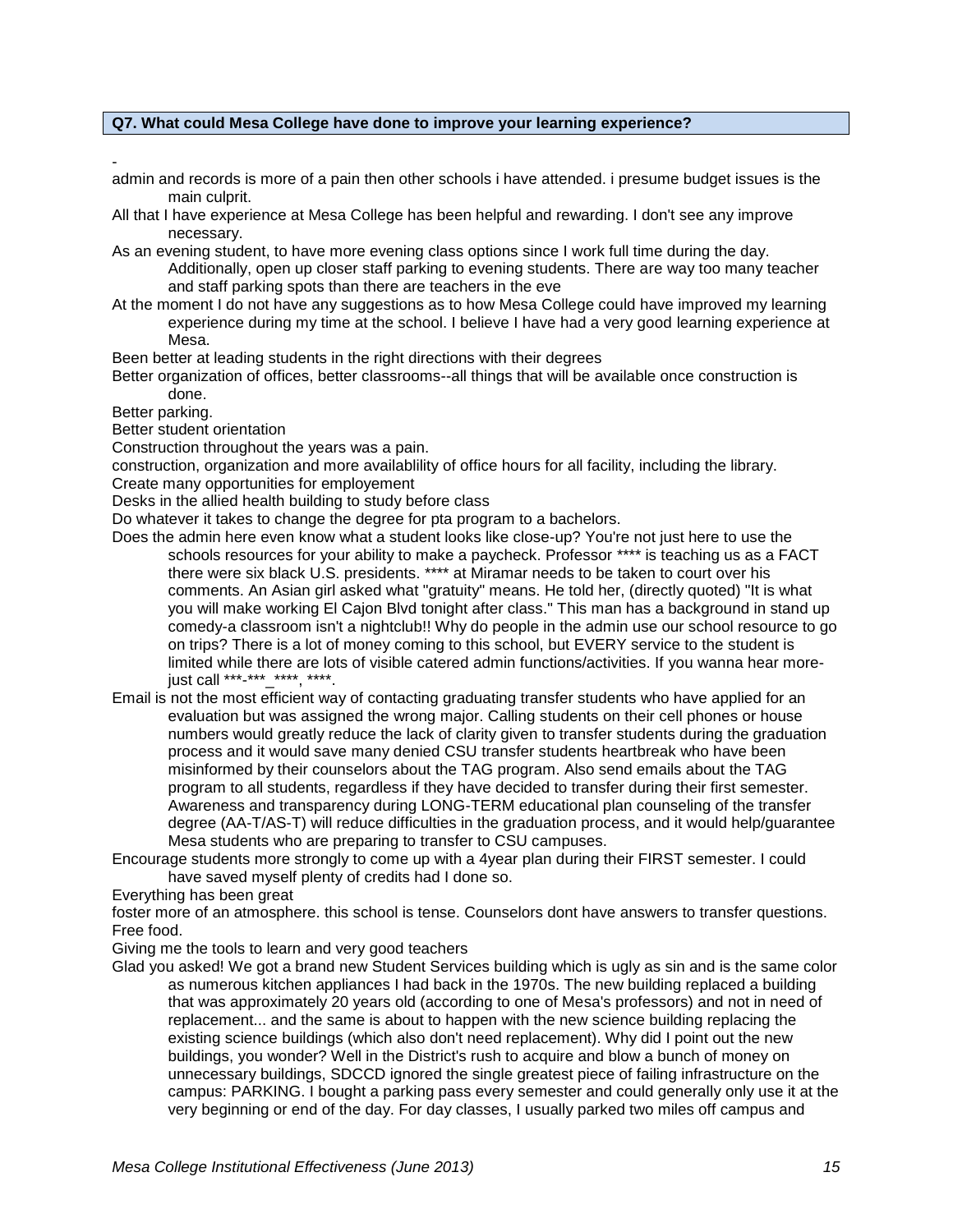walked. Many students skip class because of a lack of parking. They might be lazier than I am, as I'm not afraid to walk, but what a major pain to have to do that every day. I get enough exercise without going on some epic trek four times a week.

Had counseling easily available to everyone. It was difficult to get an appointment in a timely manner. Have better math professors. Students who are at low level math classes need encouraging teachers, not

teachers that want them to fail.

- Have counselors be more informed and be on the same page as those in the transfer center. I was told by a counselor that SDSU had an agreement with Mesa for prioroty when transfering with an AA-T in Psychology, only to find out they do not when I was denied admission.
- Have more access to study areas and tutoring without having to come t to one program students have work and other responsibilities and sometimes cannot commit to a specific program, have a lending book program where students or books can be lended without havin o pay a big price for them.

Having great professors

- I can't really say they could have done anything more to improve it. A person's learning depends on the individual. You can have the best resources and professor in a class but if a student doesn't want to take the time to learn and relearn material and keep learning then it's not meant for them. We have as students what we need but it's up to us to use those resources.
- I don't believe anythig needs to change about the learning experience...we need more parking spaces though that's for sure!
- I feel that more guidance from counseling staff would have been very appreciated. It was a very difficult process to meet with counseling staff and I feel that oftentimes they were rushed to complete our sessions. I appreciate how other schools are able to assign counselors/advisors to students, so that a student can feel familiar with that representative and can feel that there is someone truly there to help push a student to move on to a four year institute or graduate.
- I feel that the only thing that could have improved my college experience is if summer courses were not cancelled. I would have graduated a year earlier, but at the same time enjoyed a little extra time off between semesters.
- I had an enjoyable time at Mesa College and appreciated the amount of technology that is available to so many students to increase their learning and interests.
- I have been amazed at the quality of resources available at the school. From x-ray machines to instructors to the Learning Resource Center. For a community college, Mesa College should be proud of its ablilty to serve their students.
- I have not have the best teachers at Mesa and this makes me very sad. Opposed to other colleges I have been to, the quality in teaching is very poor here. The last few semesters I have come across teachers who have provided poor teaching skills and it has set me back in a variety of ways. More specifically, the sociology department should get a rain check on the teachers they have working. That's all.
- I know it is outside of the college's control, but I do wish more science classes could be offered, and that summer classes were available.

I think Mesa needs a stronger student body, with more activities and clubs participating.

- I think some classes do not have enough meeting time, such as calculus courses. I think instead of two days per week, can be increase to 3-4 times per week. Or I think instead of having 3 different calculus classes, there could be 4 classes. So the knowledge learned in each class will be less, and be well absorbed by students.
- I think that everything was there for me and don't need improving.
- I think that more professors like Professor \*\*\*\* would be very much helpful because she gives students the push they need to better themselves
- I thought that all my classes taught me something new and useful. I think that engaging students in more research or internship opportunities in their major or interest would give students insight to their major. They could contemplate whether or not their chosen career is right for them.
- I was lucky to be part of EOPS student. There, I was able to set up a plan to not waste time and take the right classes. By taking the right classes, I also took advantage to use the Financial Aid at all semesters that I attended at Mesa. However, I know lots of students that is at Mesa more than 4 years and they are lost and don't know what they want. They already lost privileges to receive Financial Aid and other services. Because Mesa is a community college, I think it is important to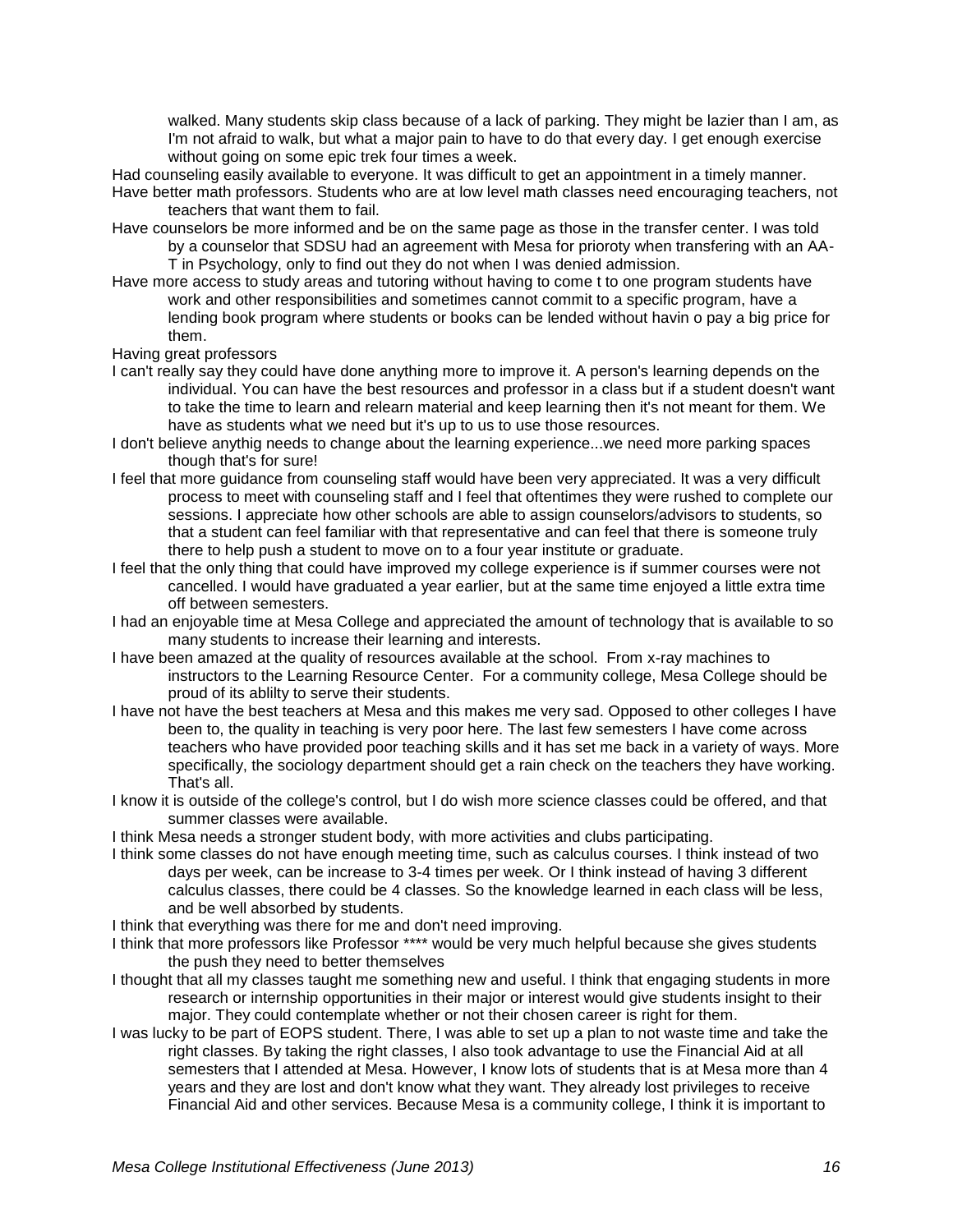informe not only EOPS student but every single student about the expiration date of Financial Aid eligibility and others services.

I wish I would have stayed in San Diego longer.

- I would have like to have had a little bit more guidance when entering Mesa in terms of what classes to take so I could have transfered faster.
- I would have liked an on-campus orientation when first starting, with more emphasis on the different resources available to students.

I would want to have more classes, but everything else is fine such as safety and transpotation. Improve on parking spaces. There are not enought spots in the morning.

- Incorporate more hands-on teaching skills, and hire more teachers that are more passionate about their teaching topic, rather than someone to make a "quick-buck"
- Instructors should be more strict when it comes to the Student Guidelines given; for example, if a student or group of students is being disruptive or disrespectful to not only the professor, but the other students in the class, they should be asked to leave and if the disruptive or disrespectful behavior does not cease, then they should be not allowed back to class until they will be respectful and not disruptive to their fellow students and the professor.
- Intercession courses.
- It may have been the fact that I did not take very difficult classes and I understand that your policy is to give everyone a chance, but I did feel as if some of the classes were not rigorous enough.
- It will benefit the students if the consulers at all centers (EOPS, DSPS, General, etc) work together. They lack communication and areas that has created problems to students. In addition, some consulers act like they has seen it all, and have poor listening skills. Assuming rather than listening. For consulers that are aware that the student it's receiving Financial Aid and they advice on instructors, they should mention to the student to investigate the cost of books prior to enrolling the class. So the student can choose if they should look for another instructor with a lower book cost or follows the recommendation to take that instructor. A better parking availability system during the first half of the semester, specially at beginning of semester. Many classrooms are missing clocks and/or are not updated during time change. For classes such as Math where you spend most of the time solving problems, exams should either be shorter or allow more time. Another classes would not require the same amount of time. Give a reasonable amount of homework! The work in some classes are just overwhelming. Identify the Professors that are not there for the students, I had a teacher that come to class just to make fun of all the students that will not pass the class. And that is how he spend most of the class time. Other instructor that would just come to class to tell stories and not teach anything. Now, we like that the instructor makes it personal, but we also want to learn. Over all, a better and more communication among the different departments and workers will avoid many problems they currently make. Alone with a better understandment of what it is truly the best course of action for the student. Have the tutoring center open more hours and if possible during Saturday on finals days. Some students that work are not able to get tutoring at all or very limited. I also wanted to mention some services I am very appreciative and really helped me: DSPS Department Financial Aid Schoolarships
- It's taken me 8 years to earn my Associates degree, mostly because the classes I needed were not offered in the evening or online or they filled up before my registration date.

Laboratory, library research, field trip

- Made it easier to form a club on campus. There is too much paperwork and too much red tape. It took all of my time and energy just to start the club, find an adviser, and fill out the paperwork. In my opinion, it should be easy to start a club so that more students become involved. Having 10 active members to be considered a club is understandable, but maybe reduce that to 5.
- Made it easier to get into classes needed to graduate! Higher level students should have priority to classes to finish their degree on time.
- Make it easier to register for classes, have more classes available.
- Make more parking lots available to students. It can be extremely stressful to find parking; especially when it was test day.
- Make more parking spots.
- Make us more aware of the resources through the use of guides or maps. As construction began it was more difficult for students to discover how to find certain locations.
- Many classes got cancelled had hard time registering for classes.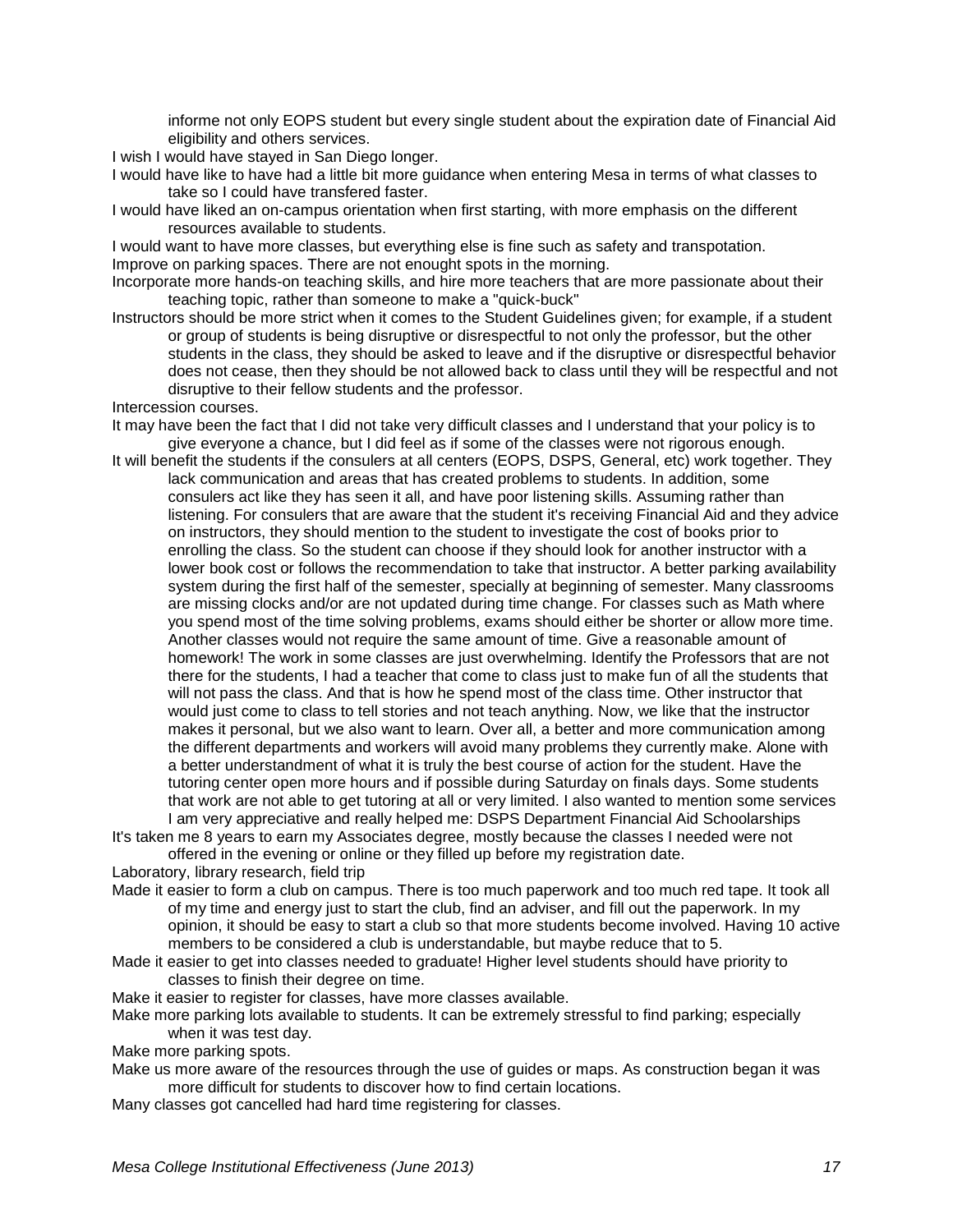Maybe add more counselors in order to get more help throughout the semester.

Maybe I lived under a rock or something, but I really had no idea about any clubs or student government or anything until my last semester at Mesa, and by then I kind of felt like "why bother now, when I'm leaving here in 2 months..." ... I wished I would have connected on FB at the beginning of my time at Mesa to see activities (like the canyon clean up and others) that I could have participated in. I just didn't know these things because they weren't talked about in my classes or anything.

Mesa can improve registration for classes because it is stressful not getting into classes you need to stay in order to graduate on time.

Mesa College could do more group work in classes in order to create a circle of friends in community college and feel a sense of belonging.

Mesa College have done an outstanding job.

Mesa College improved my learning experience significantly. I would like to see for upcoming students who attend computer business technology 1.0 credit classes not have to pay \$100 or more just to use the MYITLAB. This should be free or some kind of discount offered to the student. I believe MYITLAB should be used for 3.0 credit classes.

Mesa has done a great job providing more online classes each semester to make my degree even easier to complete.

More articulated education plans at the time of registration

More availability of the teachers

More available resources such as being able to see a couselor without waiting six hours.

More class availability for microbio, better educational plan system/transcript evaluation, improving the electronic systems - blackboard, reg-e, etc

More class options and summer courses; modern/ up dated classroom environments; update projectors in class rooms; replacement of chalkboards with white dry-erase boards or something better.

More classes

More classes, because it can be hard to get a necessary class.

More classes/ class times available.

More online classes, more night classes, more classes

More parking

More parking spaces, more available class selections, greater clarification of degree requirements by counselor and more prompt notification if those requirements changed

More professors should promote clubs like honors, psi beta, etc. because I didn't know about these until a professor mentioned them.

More school wide events.

More services for students. Like having tutoring center open for longer hours.

More time in joint mobs

More uniform syllabus templates for all instructors. I found some of them well thought out and others lacking.

More workshops and fairs! They are fun and educational! Please, turn off the AC on the 4th floor in the LRC. It's impossible to study in a freezer!!! I wish I came to Mesa after the construction was over

:) Everything else is great!

N/A

Nithing

None. I would not change a thing.

Not cut classes I needed which extended my time at Mesa. Less promoting of UC's when they are cutting CC students out and support other options.

Not raising fees.

nothing

Nothing that I can think of.

Nothing, I had to learn to control my own learning experience to succeed by being present and prepared. Nothing, I loved Mesa!

Nothing, Really

Nothing.

Nothing. Program is great. Took me forever because I have to work and raise a family, but it made a huge difference in my life, including my income. Thanks.

Nothing. I am very happy with my education.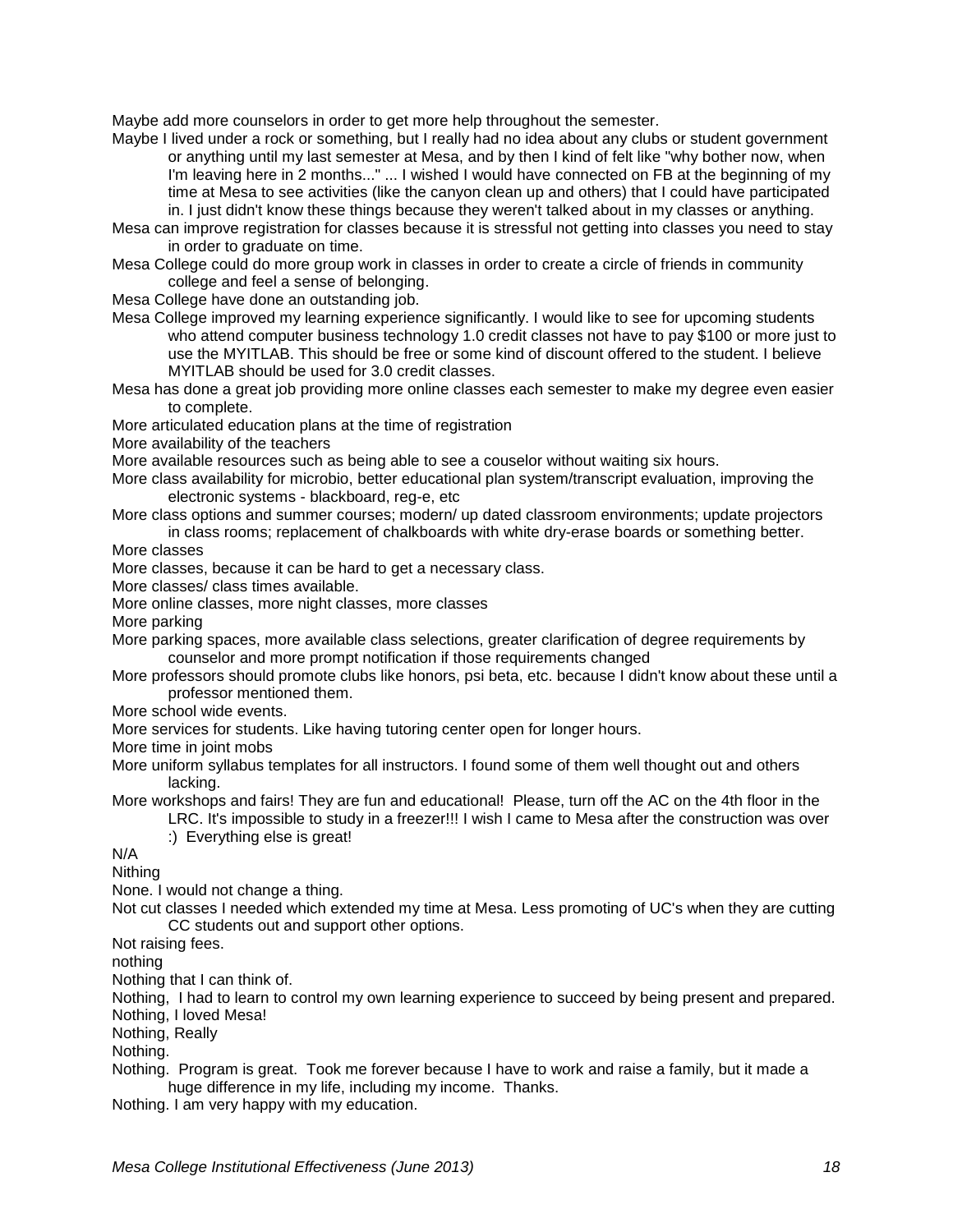Nothing. If Mesa wasn't just a community college (and it offered the programs I intend to be in) I would definitely stay!!! I love this place.

Offer mor Micro classes. They are non existant. I have tried for 2.5 years to get into one and thats the only reason i will not be graduatuating this spring!

Offer more classes and summer school

Offer more classes for the increasing demand of student population

Offer more information about internships, scholarships, etc

Offer summer classes, and more classes in general.

Parking!

Participated in clubs.

Provide abroad opportunities..

Provide more hands on learning than just a teacher at the board covering materials from a book. Provide summer classes plus more online classes.

Provided more night classes and summer school.

- Require a studies skills calss that teaches effective study methods and learning stratigies. Have Psych 259 in an actual lab. This subject should not be offered as an online class. It should be taught with psych stats as a concurrent lab. Have Psych stats and the lab as prereqs for Psyc 255 Research methods.
- Require mandatory counselling to help students design, understand, and reach the goals to accomplish their aspirations.

so far so good, just keep it up.

Some

- Some career counselors are just heating up a seat. They do not listen to students and try to limit your education to just obtaining a major, when there are certificates of performance or achievement that can be use as tools to motivate students to continue their education. For example, I felt motivated to continue my education because I set goals on the short run that lead me to obtain my long term goals. As I obtained my certificates, I felt that my work had been rewarded and it was an incentive for me to continue setting more goals and at the same time I was completing my major course requirements. When I had my first contact with a counselor he did not know, and did not care to look up, about certificates that can be reach as you complete courses.
- Some classes (ex. Federal and state tax classes) were only available at night. I was interested in taking those classes but did not have time to take them at night. Mesa college is should have made those classes both day and evening classes
- Some of the professors were not on top of things time wise and email wise.

some professors need to give some hand out ineasted of maostly teaching on powerpint. Some queer theory classes would have been nice.

Staff in the financial office are always willing to help me effectively and with a smile. Everything in Mesa College is wonderful, from the environment to the staff and most important the professors in Mesa College. This is definitely one of the most beautiful time in my life.

- -Stronger parking enforcement! Its hard to grow your learning experience if you can't make it to class. -Take 'Rate my Professor' into consideration when hiring, there are a lot of professors that teach incorrectly so its losses your motivation to learn.
- The consoling department really messed me up! I was a transfer student and I am a military spouse. I was told I was all on track to graduate before we moved across the country, I took every class they told me to take, I called a week before we moved to FL that I was 2 credits shy of getting my degree, by that time it was too late for me to take a class, then when I called and explained what happened, I still had to pay out of state tuition for the class. The counseling department could've been more observant.
- The Health Information program seems a little disconnected with the entire college experience. The services available to students are crucial but some of them are not promoted as well as they should.

The ongoing construction was fairly bothersome, regardless, i was satisfied overall.

The Science teachers definitely challenged my mind but there were some who just didn't care. The fact that they had tenure was new to me until one of my teachers brought it to my attention, which I believe is not right. All in all though, most of the teachers wanted to help me.